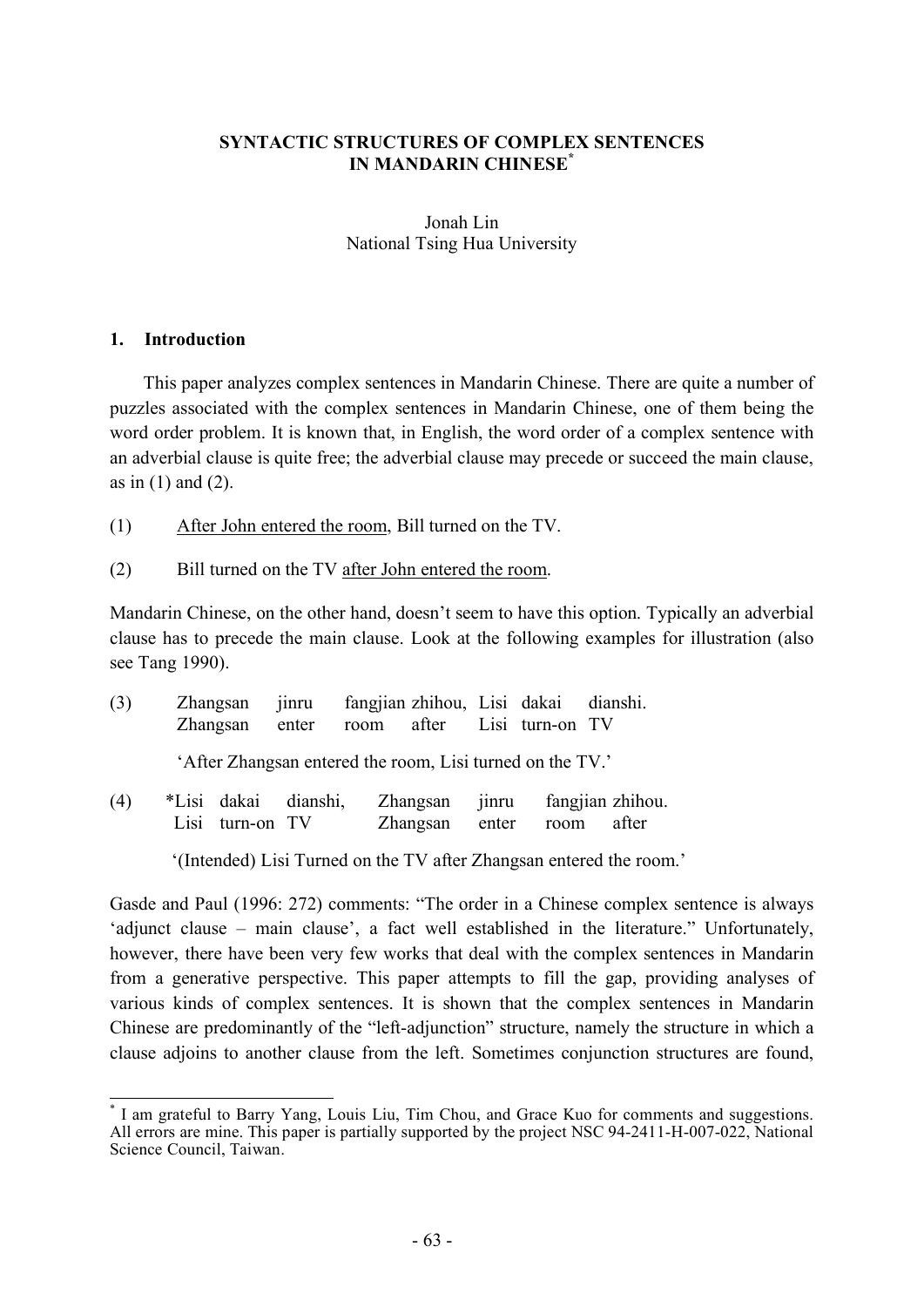but none of the constructions that we examine employs "right adjunction" structures. This phenomenon, in fact, is part of a larger generalization that I call the "left proliferation" of the phrase structures in Chinese, which states that there is no right adjunction in Mandarin Chinese syntax.

In what follows we will discuss the following complex sentence:

- The conditional constructions.
- The telic construction.
- The reason construction.
- The concessive construction.
- The 'unless'-'otherwise' construction.

Each of these constructions, in fact, deserves an individual paper, thus this paper does not pretend to be exhaustive and all covering. Instead, this paper focuses on the phrase-structural aspects of these constructions and certain related questions, with the hope to shed more light on the structure building of natural language.

Each of the following sections will deal with a particular construction. The last section is the concluding remarks, in which we will speculate on certain theoretical consequences that follow from the analyses of this paper.

## **2. The Conditional Constructions**

We start with the conditionals in Mandarin Chinese. We will discuss three conditional constructions in this section: the *jiu*-conditional, the modal conditional, and the *cai*conditional.

# **2.1. The** *Jiu***-Conditional**

A typical conditional sentence in Mandarin Chinese looks like (5), in which the element *ruguo* 'if' occurs in the antecedent clause, and the element *jiu* 'then' occurs in the consequent clause.

| (5) | Ruguo Zhangsan lai, Lisi jiu  |  | lai. |
|-----|-------------------------------|--|------|
|     | Zhangsan come, Lisi then come |  |      |

'If Zhangsan comes, Lisi [will] come.'

There are other elements that have the meaning 'if', and they can replace *ruguo* 'if' in (5):

| (6) | Tangruo / yaoshi / ruoshi Zhangsan lai, Lisi jiu lai. |  |                                  |  |  |
|-----|-------------------------------------------------------|--|----------------------------------|--|--|
|     |                                                       |  | if Zhangsan come, Lisi then come |  |  |

'If Zhangsan comes, Lisi [will] come.'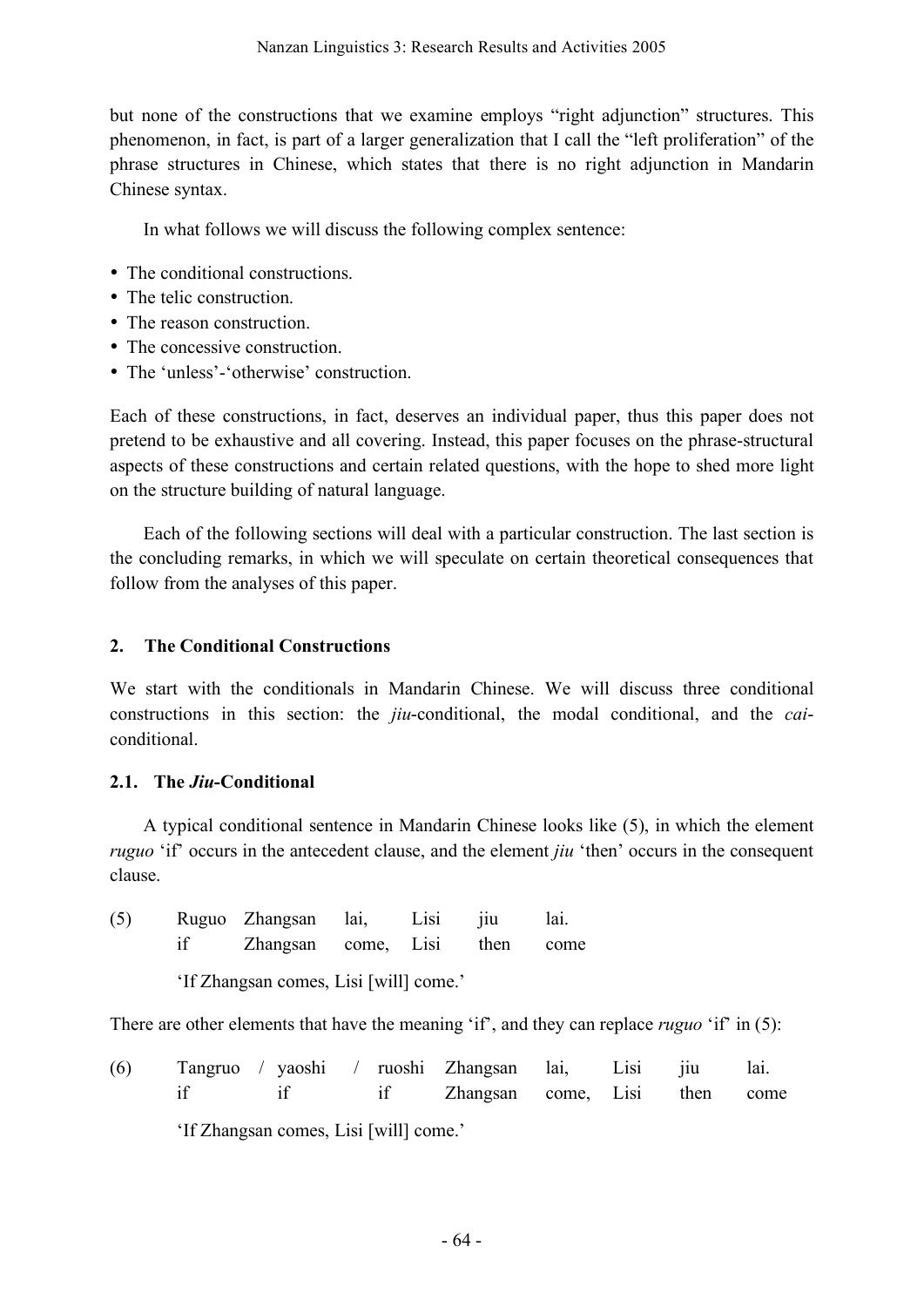The morpheme *ruguo / tangruo / yaoshi / ruoshi* (all meaning 'if') doesn't have to occur in the initial position of the antecedent clause; they may occur between the subject and the predicate of the antecedent clause.

(7) Zhangsan tangruo / yaoshi / ruoshi lai, Lisi jiu lai. Zhangsan if if if come, Lisi then come

'If Zhangsan comes, Lisi [will] come.'

In Mandarin Chinese, a conditional can be formed with the morpheme *de-hua* (which may also be glossed 'if') appended to the end of the antecedent clause, as in (8). The morpheme *de-hua* may co-occur with those words meaning 'if' (which may occur in the initial position or between the subject and predicate of the antecedent clause). See (9).

(8) Zhangsan lai de-hua, Lisi jiu lai. Zhangsan come, if Lisi then come 'If Zhangsan comes, Lisi [will] come.' (9) Ruguo / tangruo / yaoshi Zhangsan lai de-hua, if if if Zhangsan come if Lisi jiu lai.

Lisi then come

'If Zhangsan comes, Lisi [will] come.'

Note that the element *jiu* 'then' occurs in all the conditional sentences above. In fact, the occurrence of the element *jiu* suffices to make a (complex) sentence conditional, as in (10).

(10) Zhangsan lai, Lisi jiu lai. Zhangsan come, Lisi then come '[If] Zhangsan comes, Lisi [will] come.'

What is more, if all those elements meaning 'if' occur but *jiu* doesn't, the sentence is ungrammatical, as in (16-19).

| (11) | $*$ Ruguo /<br>if                 | if                 | if      | tangruo / yaoshi Zhangsan<br>Zhangsan | lai,<br>come         | Lisi<br>Lisi  | lai.<br>come |
|------|-----------------------------------|--------------------|---------|---------------------------------------|----------------------|---------------|--------------|
| (12) | *Zhangsan<br>Zhangsan             | lai<br>come if     | de-hua, | Lisi<br>Lisi                          | lai.<br>come         |               |              |
| (13) | $*$ Ruguo /<br>if<br>Lisi<br>Lisi | if<br>lai.<br>come | if      | tangruo / yaoshi Zhangsan             | lai<br>Zhangsan come | de-hua.<br>if |              |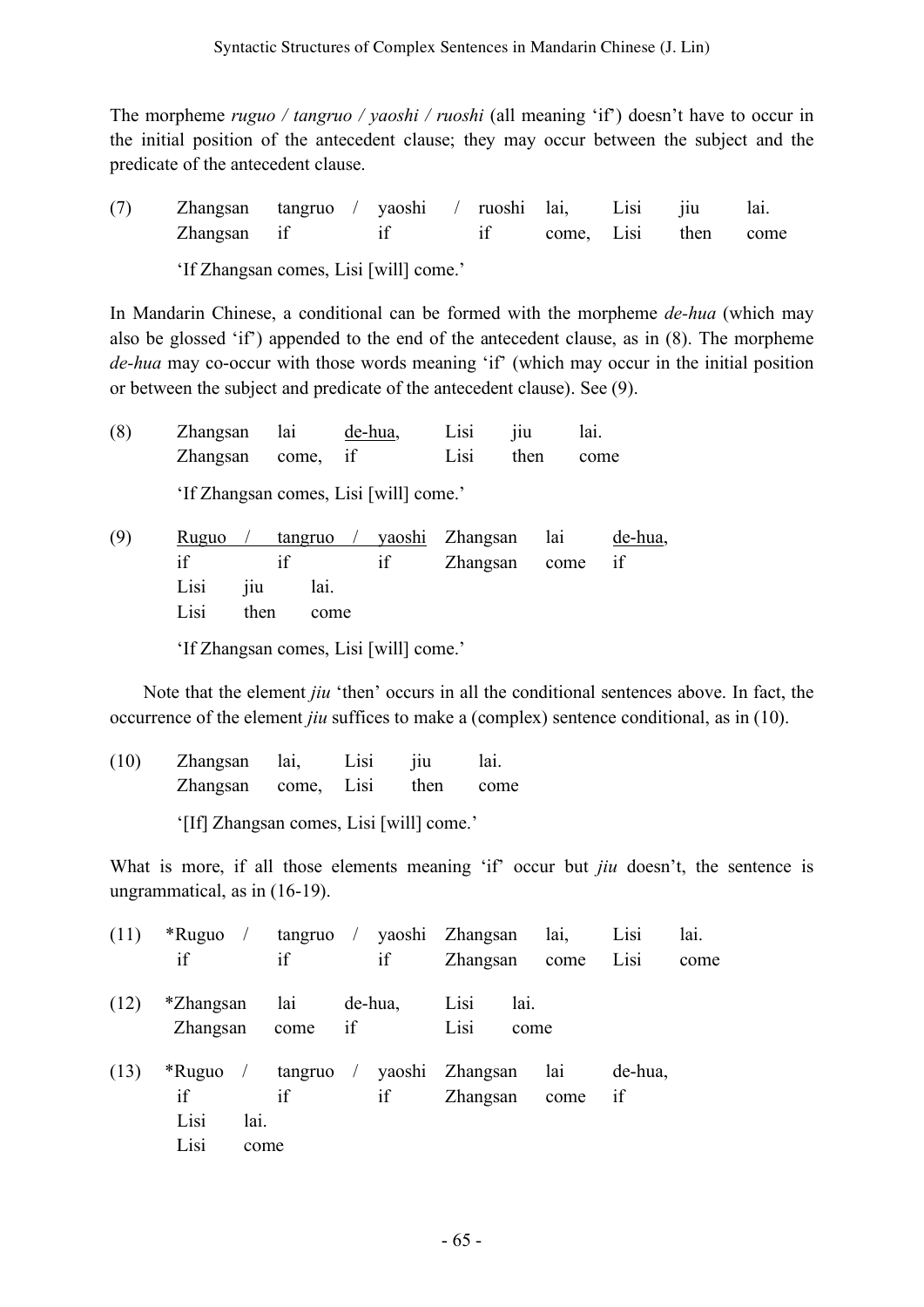Of course, if none of these morphemes occurs, the sentence is ungrammatical (that is, the sentence doesn't make a legitimate conditional).

(14) \*Zhangsan lai, Lisi lai. Zhangsan come, Lisi come

In view of the crucial role of the element *jiu* 'then', we propose that *jiu* is the real conditional morpheme. The antecedent clause itself is a syntactic adjunct. All those morphemes meaning 'if' are not real conditional operator; they are just adverbial elements freely adjoined to the antecedent clause. We call conditional sentences licensed by *jiu* the *jiu*conditionals. The *jiu*-conditional can be analyzed as in (15).



*The consequence clause*

We need to provide syntactic evidence to show that the antecedent clause in the *jiu*conditional is indeed a syntactic adjunct. In what follows we will use two tests to show the adjuncthood of a clausal structure.

The first test is to see if a clause may contain a wide-scoped A-not-A operator. A Chinese sentence can be turned into a yes-no question by having its verb changed to an "A-not-A" form. See the following examples:

(16) Zhangsan xihuan Lisi. Zhangsan like Lisi 'Zhangsan likes Lisi.'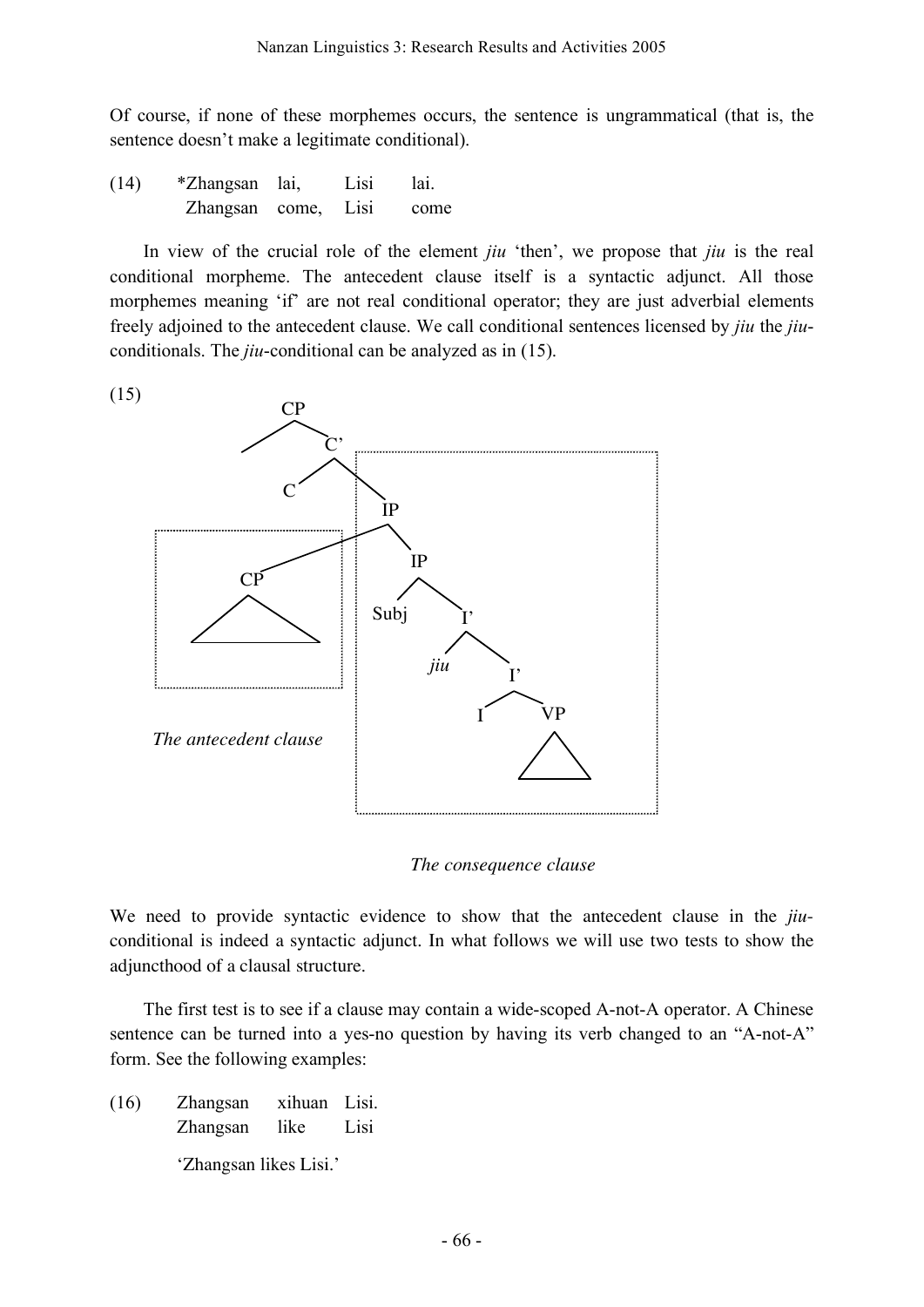(17) Zhangsan **xi**-**bu**-**xi**huan Lisi? Zhangsan like-not-like Lisi

'Does Zhangsan like Lisi?'

In (17) the first syllable of the verb *xihuan* 'like' is reduplicated, and the negation *bu* 'not' is inserted between the reduplicated part and the base form of the verb. The resulting form has the meaning of 'like or not like'. Huang (1982) postulates an  $I^0$ -level question operator, called the *A-not-A operator*, to handle this phenomenon. Morphologically, the A-not-A operator incorporates with the verb of the sentence and converts it into the A-not-A form as in (17). Syntactically and semantically, the A-not-A operator moves to CP Spec in LF and make the sentence a yes-no question. Of special interest to us is that the movement of the A-not-A operator is subject to the general locality constraints. For example, the A-not-A operator in (18) can assume the sentential scope even though it is base-generated in the embedded clause, but the A-not-A operator in (19) and (20) cannot assume the sentential scope, because it occurs in a relative clause ((19)) and a sentential subject ((20)), both being syntactic adjuncts. The CED (Huang 1982) is violated when the A-not-A operator moves to the matrix CP Spec in LF.

| (18) | Zhangsan<br>Zhangsan                            | renwei<br>think               | [Lisi]<br>Lisi | xi-bu-xihuan<br>like-not-like |                 | Amei]?<br>Amei      |              |                |
|------|-------------------------------------------------|-------------------------------|----------------|-------------------------------|-----------------|---------------------|--------------|----------------|
|      | 'Does Lisi like Amei—what does Zhangsan think?' |                               |                |                               |                 |                     |              |                |
| (19) | *Zhangsan<br>Zhangsan                           | renshi<br>know                | [Lisi]<br>Lisi | xi-bu-xihuan<br>like-not-like |                 | e del<br><b>MOD</b> | nage<br>that | ren?<br>person |
| (20) | $*$ [Zhangsan<br>Zhangsan                       | xi-bu-xihuan<br>like-not-like |                | Lisi]<br>Lisi                 | dui dajia<br>to | everyone            | Zui<br>most  | hao?<br>good   |

Now, if a clause cannot take a wide-scoped A-not-A operator, we may conclude that the clause is a syntactic adjunct, as the extraction of the A-not-A operator violates the CED.

The second test is the Coordinate Structure Constraint (CSC) effect. Though the CSC was proposed as an island to syntactic movement, we find that it also affects dependencies other than syntactic movement. In Mandarin Chinese topicalization doesn't have to be syntactic movement; it can be licensed by an empty resumptive pronoun. Now the gist is that, topicalization out of a conjunct is ungrammatical:<sup>1</sup>

 $1 \text{ If } (22)$  is re-parsed in the following way, the sentence become grammatical:

<sup>(</sup>i) [Nawei jiaoshou, xuesheng xihuan *e* ], dan laoshi taoyan xiaozhang].<br>
that professor student like but teacher hate principal professor student '[That professor, the students like [him]]; but the teachers late the principal.'

But this is no more topicalization out of a conjunct. We need to separate the two structures. This caution also applies to other complex sentences that we will discuss later.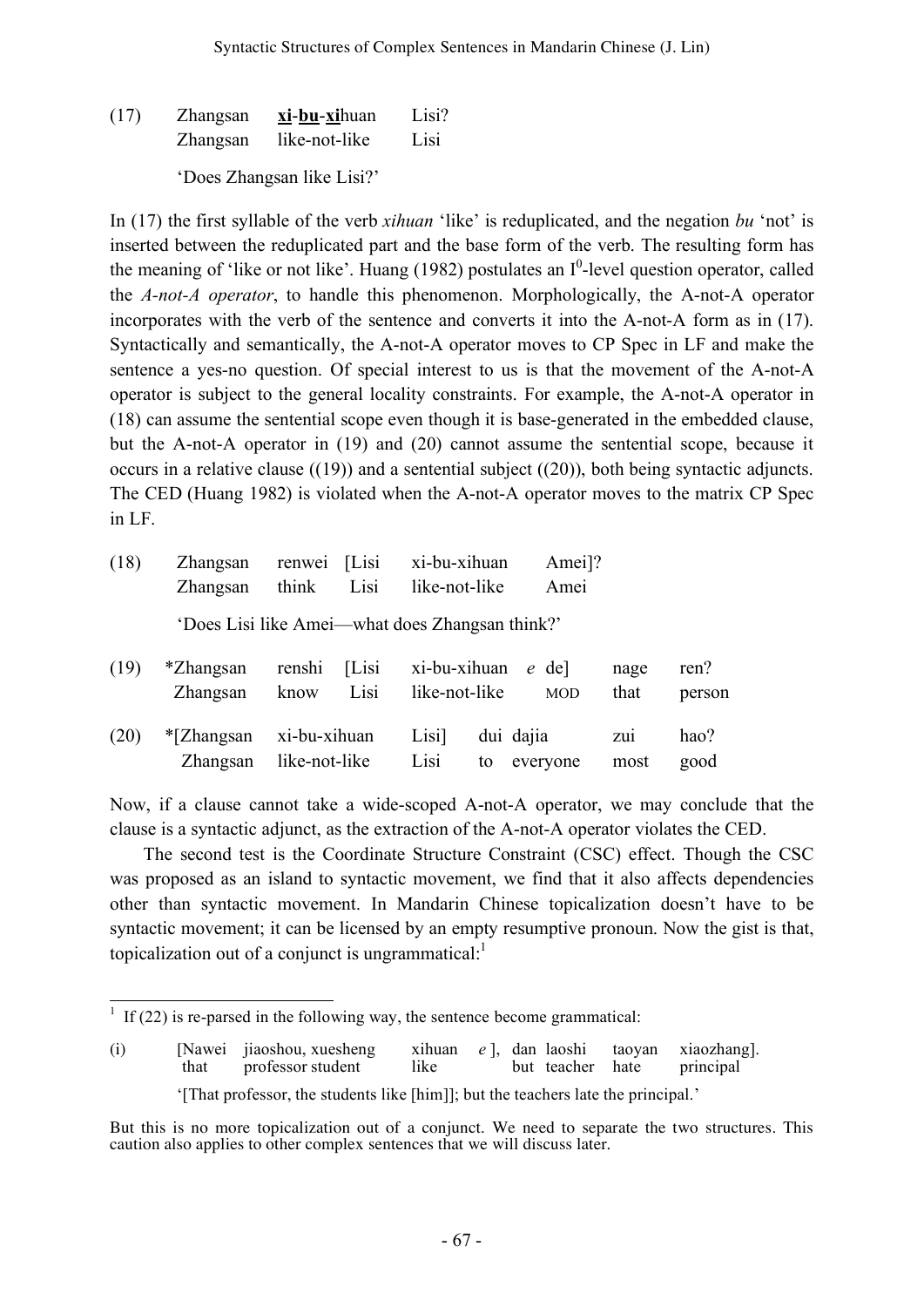- (21) Xuesheng xihuan nawei jiaoshou, dan laoshi taoyan xiaozhang. student like that professor but teacher hates principal 'The students like that professor, but the teachers hate the principal.'
- (22) \*Nawei jiaoshou, [xuesheng xihuan *e* dan laoshi taoyan xiaozhang]. that professor student like but teacher hate principal

The ungrammaticality of  $(22)$  is the result of the CSC effect.<sup>2</sup> Notice that the across-theboard effect can be seen as well: if the topicalized element finds a gap in both of the conjuncts, the sentence is acceptable.

(23) Nawei jiaoshou, [xuesheng xihuan *e* dan laoshi taoyan *e*]. that professor student like but teacher hate 'That professor, the students like [him] but the teachers hate [him].'

Remarkably, the CSC effect doesn't show up in adjunction structures:

(24) Naben shu, [[Zhangsan mai *e* de-shihou] Lisi bu zai jia]. that book Zhangsa buy when Lisi not at home 'That book, when Zhangsan bought [it] Lisi wasn't home.'

So, we conclude that if a complex sentence permits topicalization out of one of its clauses, the complex sentence must have an adjunction structure.<sup>3</sup>

Now we return to the *jiu*-conditional. We find that the antecedent clause of the *jiu*conditional cannot take the A-not-A operator.

The across-the-board effect is also attested:

<sup>&</sup>lt;sup>2</sup> The consensus among syntacticians has been that the CSC has no effect on non-movement dependencies such as binding. However, there has been no discussion on the effect of the CSC on the control of the empty resumptive pronouns. See Lin (2002) (among others) for a general discussion on the CSC effect. It seems that the canonical kind of control submits to the CSC effect. For example, (i) is significantly better than (ii):

<sup>(</sup>i) John wants  $[\{\text{Bill to leave}\}]$  and  $[\text{Mary to stay}]]$ .

<sup>(</sup>ii) \*John wants [[Bill to leave] and [PRO to stay]].

<sup>(</sup>iii) John wants [[PRO to stay] and [PRO assert himself]].

 $3\,$  In what follows these two tests will be frequently employed. But a caution word is needed. The grammatical judgments resulting from these tests sometimes are relative but not categorical; what we intend to show is the contrast. We do not claim that all grammatical examples are grammatical in the absolute sense. However, as long as the contrast is clear, the point made should be considered valid.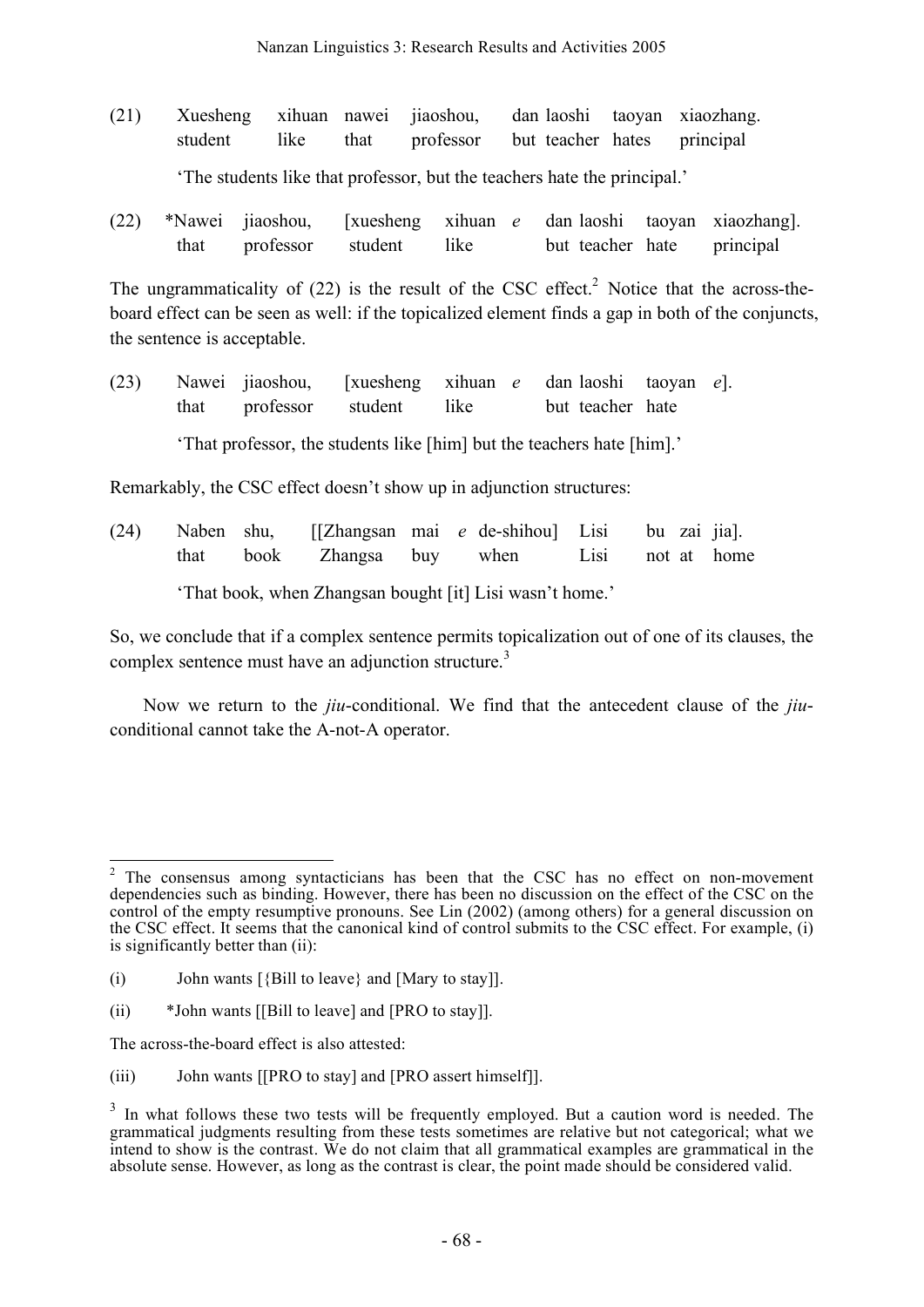| $(25)$ *(Ruguo) | Zhangsan mai-bu-mai shu, Lisi jiu qu xuexiao?  |  |  |
|-----------------|------------------------------------------------|--|--|
|                 | Zhangsan buy-not-buy book, Lisi then go school |  |  |

On the other hand, the consequent clause of the jiu-conditional can take the A-not-A operator.

(26) (Ruguo) Zhangsan mai shu, Lisi jiu qu-bu-qu xuexiao? if Zhangsan buy book, Lisi then go-not-go school

'Is Lisi going to school if Zhangsan buy or doesn't buy the book?'

There doesn't seem to be any semantic factor that would independently block the A-not-A operator in the antecedent clause of the *jiu*-conditional—the question would be asking which answer is the prerequisite for the fulfillment of the consequent clause. Thus the ungrammaticality of (25) results from syntactic islandhood of the antecedent clause, and this indicates that the antecedent clause of the *jiu*-conditional is an adjunct.

The CSC effect also shows that the *jiu*-conditional involves an adjunction structure. Look at the following example.

| (27) |                     |  | Naben shu, wo renwei $[(\text{ruguo}) \text{ Zhangsan} \text{ mai } e,$ |  |
|------|---------------------|--|-------------------------------------------------------------------------|--|
|      |                     |  | that book, I think if Zhangsan buy                                      |  |
|      | Lisi jiu fu qian.   |  |                                                                         |  |
|      | Lisi then pay money |  |                                                                         |  |
|      |                     |  |                                                                         |  |

'That book, I think if Zhangsan buys [it], Lisi [will] pay the money.'

In conclusion, the *jiu* conditional in Mandarin Chinese is an adjunction structure, as the analysis in (15).

The *jiu*-conditional in Mandarin Chinese is very different from the English conditional. In the English conditional the morpheme *if* makes a (complex) sentence a conditional. Clearly the conditional force comes exclusively from *if*, but not some other element, such as *then* (though *then* may contribute specific semantics to the conditional; see Iatridou (1994)).

(28) If John enters the room, Bill will turn on the TV.

(29) \*John enters the room, then Bill will turn on the TV.

Cheng and Huang (1996) may have been partially influenced by the function of the English *if* when they suggest that a conditional in Chinese with *jiu* only is a "reduced conditional." They also suggest that in such sentences a phonetically null (conditional) necessity operator occurs in the sentence providing the conditional force. Their proposal accounts for the "donkey sentences" in Mandarin Chinese in which two *wh*-elements occur in a sentence (one in the antecedent clause and the other in the consequence clause) serving as bound variables (also see Lin (1996) and Chierchia (2000) for further discussion).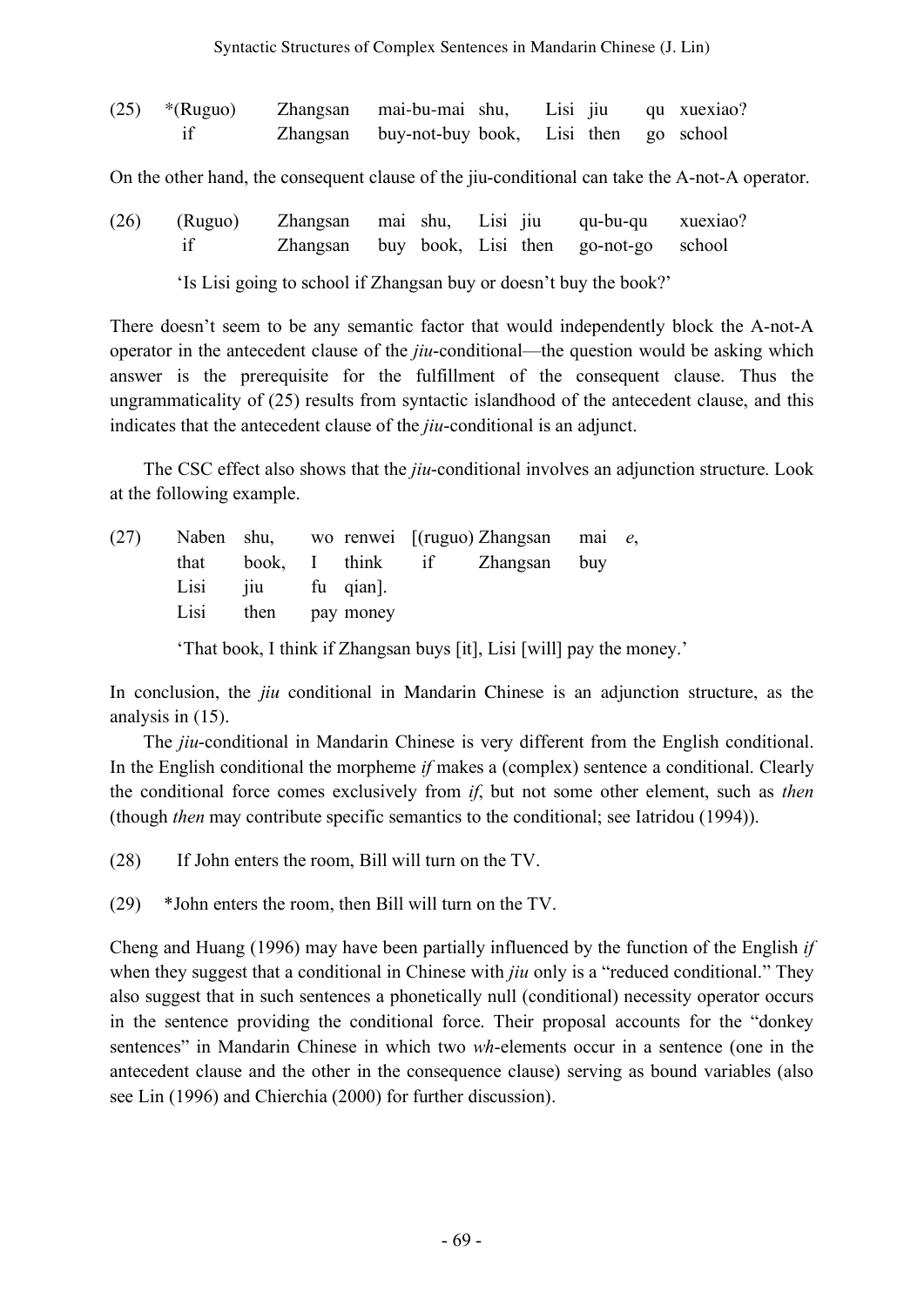| (30) | Zhangsan zanmei shei, Lisi jiu           |  |  | zanmei shei. |  |
|------|------------------------------------------|--|--|--------------|--|
|      | Zhangsan admire who Lisi then admire who |  |  |              |  |

'Lisi admires whoever Zhangsan likes.'

But Cheng and Huang's analysis may be problematic in some aspects. For example, Cheng and Huang argue that the *ruguo* 'if' conditional and the "bare" conditional (i.e. conditional sentences with *wh*-variable that may optionally take *jiu*) exhibit different properties. (30) is an examples of the bare conditional. In a *ruguo* 'if' conditional, the consequent clause cannot take a *wh*-variable; it must take a definite description or a pronominal anaphoric to the *wh*variable in the antecedent clause.

|      | (31) Ruguo Zhangsan zanmei shei,      |  |  |  |
|------|---------------------------------------|--|--|--|
|      | if Zhangsan admire who                |  |  |  |
|      | Lisi jiu xihuan *shei / nage ren / ta |  |  |  |
| Lisi | then zanmei who that person him       |  |  |  |
|      |                                       |  |  |  |

'If Zhangsan admires someone, Lisi [will] admire that person / him.'

However, on our analysis, the *ruguo* 'if' conditional and the bare conditional with *jiu* are not substantially different. The real conditional operator is *jiu*, and *ruguo* 'if' is just an adverbial element freely hinged on the antecedent clause. As a consequence the analysis of this paper is incompatible with Cheng and Huang's theory, since the difference between these two kinds of conditional is crucial to their analysis.

This question deserves a different article and we will leave the relevant questions aside. Here we will simply note that, as a matter of fact, it doesn't seem to be the case that *ruguo* 'if' is never compatible with a *wh*-variable in the consequent clause. One only needs to check Google to find examples like the following one:<sup>4</sup>

(32) Ruguo shei chi-le ta, shei jiu hui biencheng gaolicai. if who eat-PERF it who then will become cabbage 'Whoever eats it will become a cabbage.'

This kind of examples, don't necessarily invalidate Cheng and Huang's theory, but the abundance of sentences like (32) somehow needs explanation. Cheng and Huang argue that in the *ruguo* 'if' conditional, situations are quantified over, and in the *wh* donkey sentence, the *wh*-variables are bound (see Chierchia (2000) for detailed discussion). These two seem to be complementary to each other. Is it possible that these two ways of quantification/binding are simultaneously performed in sentences like (32)? At this point we are not sure, though we suspect that one might be able to get something along this approach. We will leave the questions to future investigation.

<sup>4</sup> From http://www.ylib.com/kids/inf02-LB.asp.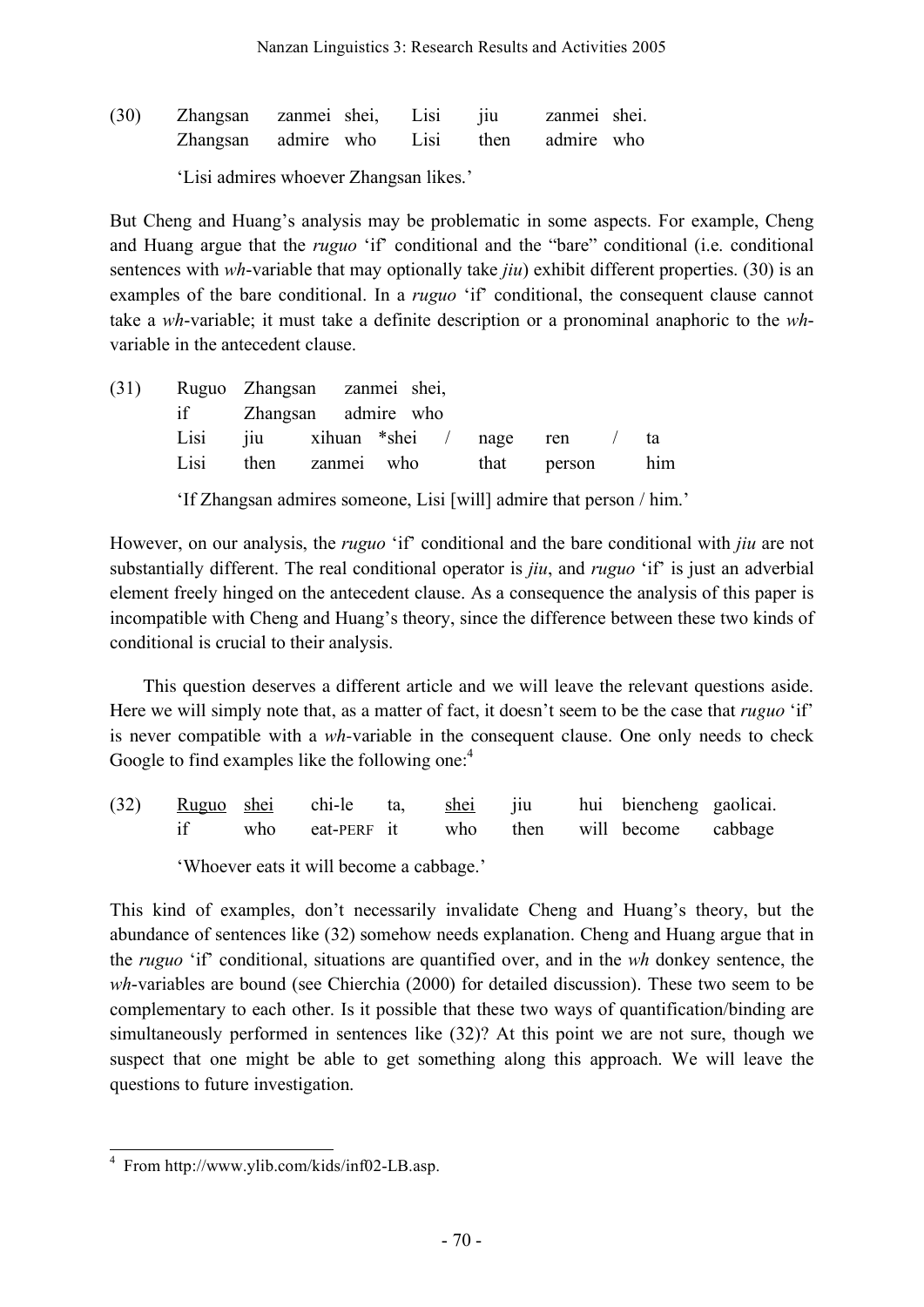## **2.2. The Modal Conditional**

Sometimes a conditional sentence in Chinese doesn't need *jiu*; a modal suffices.

(33) Zhangsan mai shu, Lisi hui fu qian. Zhangsan buy book Lisi will pay money '[If] Zhangsan buys books, Lisi will pay the money.'

In the modal conditional, the modal can be an epistemic modal or a deontic modal, as in (34) and (35). The modal element doesn't have to be a syntactic modal; it can be a modal adverbial, as in (36).

- (34) Zhangsan mai shu, Lisi yinggai / bishü / keneng fu qian. Zhangsan buy book Lisi should must may pay money '[If] Zhangsan buys books, Lisi should / must / may pay the money.'
- (35) Zhangsan mai shu, Lisi nenggou / keyi / yuanyi fu qian. Zhangsan buy book Lisi can may be-willing pay money '[If] Zhangsan buys books, Lisi can / may / is willing to pay the money'
- (36) Zhangsan mai shu, Lisi juedui / biding fu qian. Zhangsan buy book Lisi absolutely definitely pay money '[If] Zhangsan buys books, Lisi absolutely / definitely [will] pay the money'

The modal conditional can optionally take those morphemes meaning 'if', as in the case of the *jiu*-conditional.

(37) Ruguo Zhangsan mai shu de-hua, Lisi hui fu qian. if Zhangsan buy book if Lisi will pay money

'If Zhangsan buys books, Lisi will pay the money.'

It is easy to see why modal elements license conditionals. Modals and conditionals have universal force. In modal constructions, the modal base—namely the kind of possible worlds quantified over—restricts the universal quantification; in conditionals, the antecedent clause provides the restriction (see Kratzer (1986); but see Higginbotham (2003)). Thus it is natural that a modal element licenses a conditional.

The modal conditional, again, involves left adjunction. Empirical evidence supports this claim. The antecedent clause of the modal conditional cannot take the A-not-A operator, but the consequence clause can.

|  | (38) *(Ruguo) Zhangsan mai-bu-mai shu, Lisi biding fu qian? |  |  |
|--|-------------------------------------------------------------|--|--|
|  | Zhangsan buy-not-buy-book Lisi definitely pay-money         |  |  |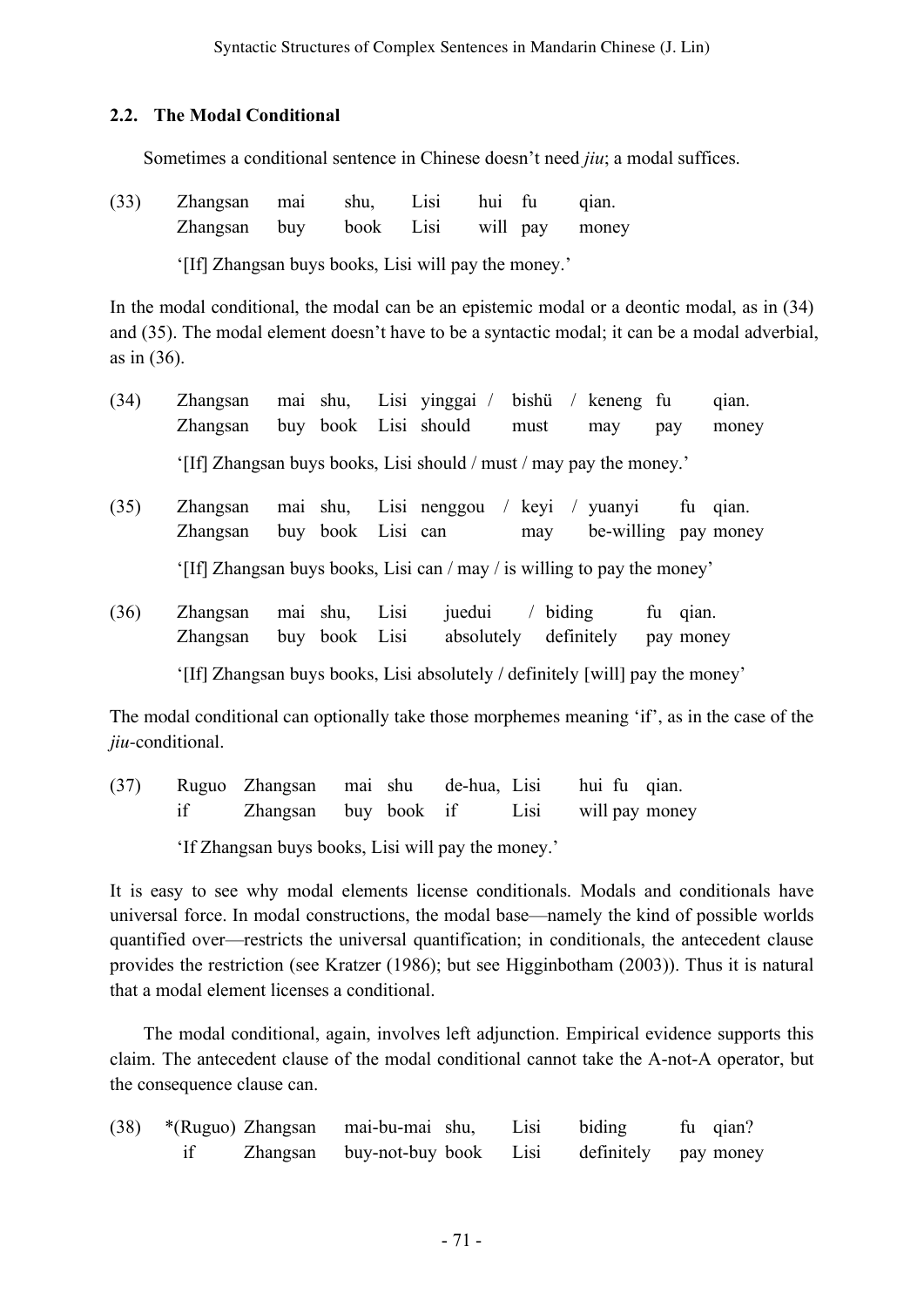| (39) | (Ruguo) Zhangsan mai shu, Lisi biding |  | fu-bu-fu qian?                                     |  |
|------|---------------------------------------|--|----------------------------------------------------|--|
|      |                                       |  | Zhangsan buybook Lisi definitely pay-not-pay money |  |

'If Zhangsan buys books, then, will Lisi pay the money or not?'

The CSC effect also shows that the modal conditional has an adjunction structure, since topicalization out of the antecedent clause is acceptable.

|  |                           |  | (40) Naben shu, wo renwei [ruguo Zhangsan mai e, |  |
|--|---------------------------|--|--------------------------------------------------|--|
|  |                           |  | that book I think if Zhangsan buy                |  |
|  | Lisi biding fu qian.      |  |                                                  |  |
|  | Lisi definitely pay money |  |                                                  |  |
|  |                           |  |                                                  |  |

'That book, I think if Zhangsan buys [it], Lisi definitely [will] pay the money.'

Modal conditionals can support the *wh* donkey sentences as well, though only those with a necessity modal adverbial can do so; see (41). If the modal element is a syntactic modal, then *jiu* must be inserted; see (42).

| (41) | Shei<br>who | bu yonggong, shei<br>not work-hard who                    |     | biding<br>definitely |             | bei dang.<br>get flunk |
|------|-------------|-----------------------------------------------------------|-----|----------------------|-------------|------------------------|
|      |             | 'Whoever doesn't work hard [will] definitely be flunked.' |     |                      |             |                        |
| (42) | Shei<br>who | bu yonggong, shei<br>not work-hard                        | who | $*(iii)$<br>then     | hui<br>will | bei dang.<br>get flunk |

'Whoever doesn't work hard will be flunked.'

At this point we have no explanation as to why there is such a distinction. We will leave the relevant questions to future research.

## **2.3. The** *Cai* **Conditional**

The element *cai*, which means 'just', 'only when' or 'only if', can license a conditional too, just like *jiu*. See the following examples.

| (43) | Zhangsan qu, Lisi |                                         | cai        | qu. |
|------|-------------------|-----------------------------------------|------------|-----|
|      | Zhangsan          | go Lisi                                 | only-if go |     |
|      |                   | 'Lisi [will] go only if Zhangsan goes.' |            |     |

The *cai*-conditional can take those elements meaning 'if', though, again, they are optional.

| (44) | Ruguo Zhangsan qu de-hua, Lisi |  | cai             | qu. |
|------|--------------------------------|--|-----------------|-----|
|      | Zhangsan go if                 |  | Lisi only-if go |     |

'Lisi [will] go only if Zhangsan goes.'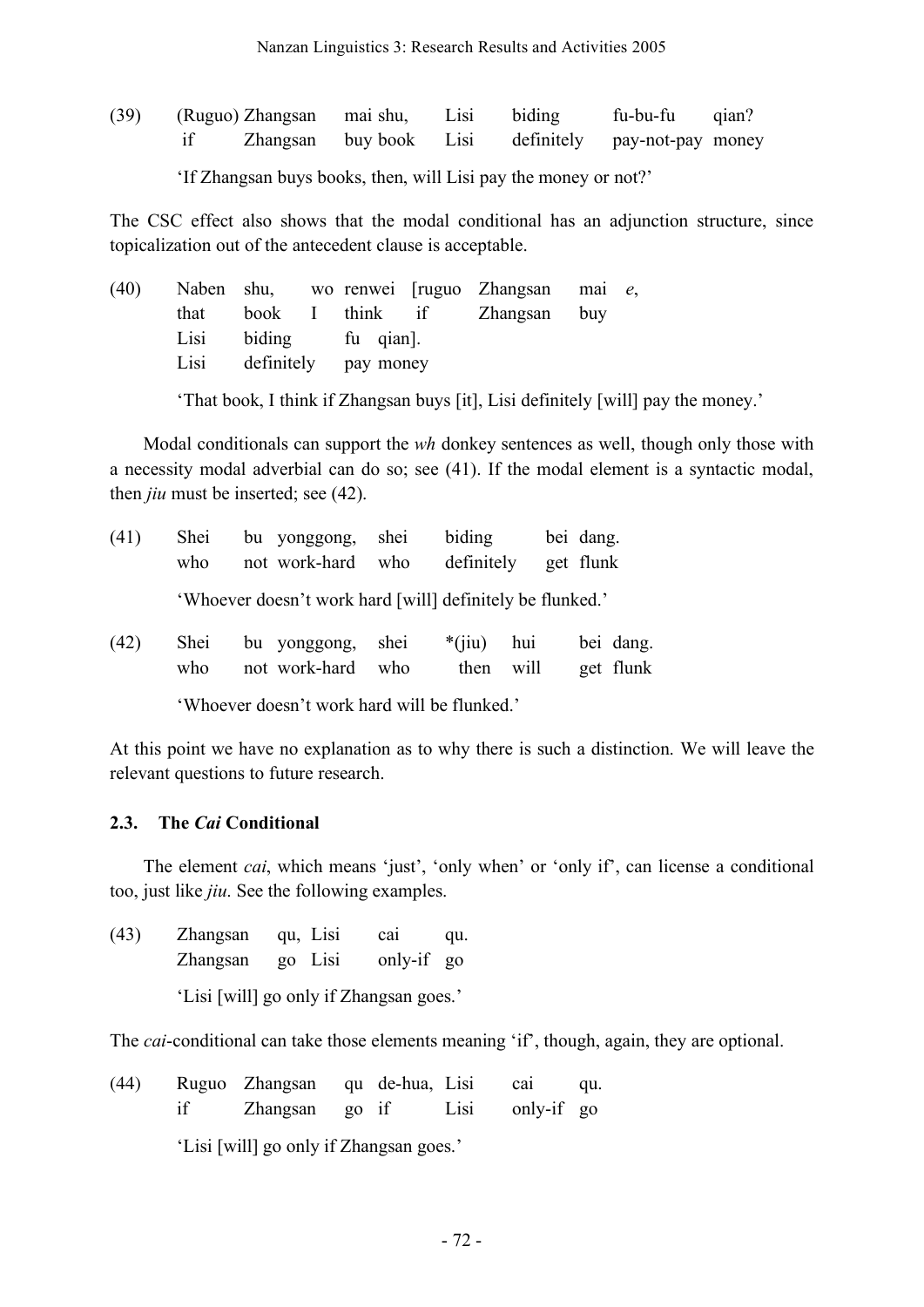*Cai* and *jiu* have a number of uses other than marking conditionals; see Lai (1999). Simply put, both *cai* and *jiu* presuppose a change of state of the truth value of a proposition; *cai* marks that the asserted value of change is "farther up" than the expected value, while *jiu* marks that the asserted change of value is "farther down" than the expected value (Lai 1999). See the examples below.

| (45) | now          | Xianzai cai san<br>just three |                                | dian.<br>o'clock |                                           |
|------|--------------|-------------------------------|--------------------------------|------------------|-------------------------------------------|
|      |              |                               | 'It's just three o'clock now.' |                  | (Implication: It is still early.)         |
| (46) | Zeme<br>this | kuai<br>fast                  | $\overline{1}1u$<br>then       | san<br>three     | dian!<br>o'clock                          |
|      |              |                               | 'It's three o'clock—so fast!'  |                  | (Implication: It is later than expected.) |

Used as conditional markers, *cai* marks the necessary condition, and *jiu* marks the sufficient condition.

| (47) | Zhangsan                                 | lai,         | Lisi         | jiu                             | lai.                                                                    |
|------|------------------------------------------|--------------|--------------|---------------------------------|-------------------------------------------------------------------------|
|      | Zhangsan                                 | come         | Lisi         | then                            | come                                                                    |
|      | 'If Zhangsan comes, Lisi [will] come.'   |              |              |                                 | (Implication: Zhangsan's coming suffices to bring about Lisi's coming.) |
| (48) | Zhangsan<br>Zhangsan                     | lai,<br>come | Lisi<br>Lisi | ca <sub>1</sub><br>only-if come | lai.                                                                    |
|      | 'Only if Zhangsan comes will Lisi come.' |              |              |                                 |                                                                         |

(Implication: Only if Zhangsan comes is there a possibility of Lisi's coming.)

The syntax of the *cai*-conditional, again, involves left-adjunction of the antecedent clause to the consequent clause, exactly as the structure (15). The consequent clause is the main clause of the construction. The tests of the A-not-A operator and the CSC effect confirm this analysis.

| (49) |  | *(Ruguo) Zhangsan mai-bu-mai shu, Lisi cai fu qian? |  |                           |  |
|------|--|-----------------------------------------------------|--|---------------------------|--|
|      |  | Zhangsan buy-not-buy book Lisi only-if pay money    |  |                           |  |
|      |  |                                                     |  |                           |  |
| (50) |  | (Ruguo) Zhangsan mai shu, Lisi cai fu-bu-fu qian?   |  |                           |  |
|      |  | Zhangsan buy-book Lisi                              |  | only-if pay-not-pay money |  |

'If Zhangsan buys books, then, will Lisi pay the money or not?'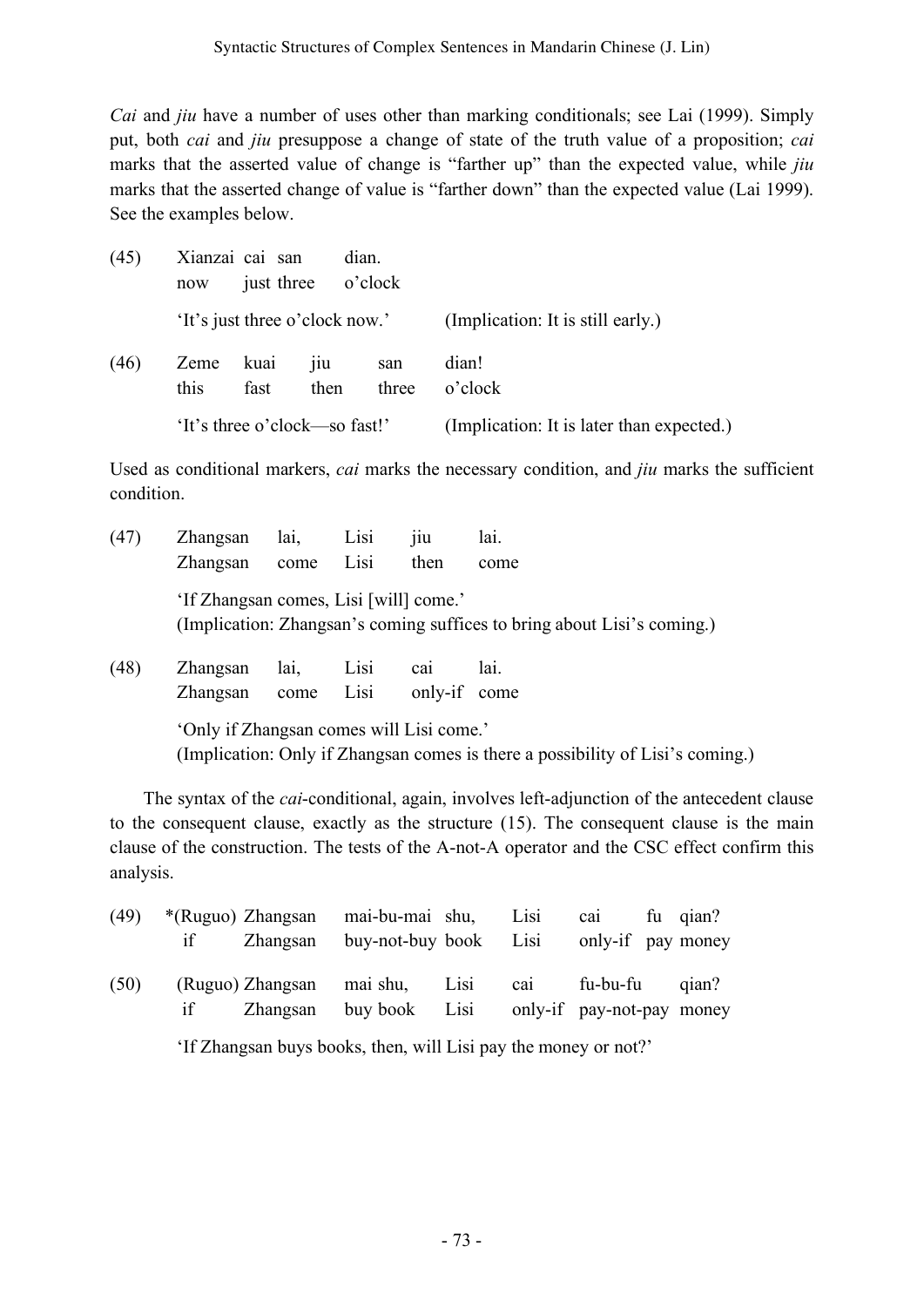| (51) |                        |  | Naben shu, wo tingshuo [ruguo Zhangsan mai $e$ , |  |
|------|------------------------|--|--------------------------------------------------|--|
|      |                        |  | that book I heard if Zhangsan buy                |  |
|      | Lisi cai fu qian.      |  |                                                  |  |
|      | Lisi only-if pay money |  |                                                  |  |

'That book, I heard that only if Zhangsa buys [it] [will] Lisi pays the money.'

Conclusion: All the three types of conditionals have the consequent clause as the major constituent of the construction. The antecedent clause is licensed by some element in the consequent clause. The conditional constructions in Mandarin Chinese, therefore, crucially depend on left-adjunction of the antecedent clause.

#### **3. The Telic Constructions**

As we said above, the elements *cai* and *jiu* have a number of uses in Chinese sentences. However, there is a special use of *cai* which has not received specific analysis in the literature. We call this use of *cai* the "telic" use, because it resembles the telic result clause in English (see Whelpton (1995)). Look at the following example for illustration (in this example, *cai* is glossed as 'only'.)

| (52) Zhangsan mai-le viben xiaoshuo, |  |  |  |  |  |                                        |  |
|--------------------------------------|--|--|--|--|--|----------------------------------------|--|
| Zhangsan buy-PERF one novel          |  |  |  |  |  |                                        |  |
|                                      |  |  |  |  |  | cai faxian ta taitai bu xihuan wenxue. |  |
|                                      |  |  |  |  |  | only find his wife not like literature |  |
|                                      |  |  |  |  |  |                                        |  |

'Zhangsan bought a novel, only to find that his wife doesn't like literature.'

This construction is of interest for two reasons. First, though it resembles the *cai*-conditional in form, it is not a conditional. Both clauses are meant to denote real events, and the second clause (henceforth the *cai*-clause) denotes certain consequence or result following the event denoted by the first clause. Second, though this construction looks as if the first clause is the main clause and the *cai*-clause an appendix (as the English gloss might suggest), this construction, in fact, involves left adjunction of the first clause to the *cai*-clause, exactly the same as the conditionals discussed in the previous section.

The *cai*-clause can have an overt subject of its own. This indicates that the *cai*-clause is a full-fledged clause.

(53) Zhangsan mai-le yiben xiaoshuo, Zhangsan buy-PERF one novel Lisi cai faxian ta taitai bu xihuan wenxue. Lisi only find his wife not like literature

> 'Only after Zhangsan bought a novel did Lisi find that his wife doesn't like literature.'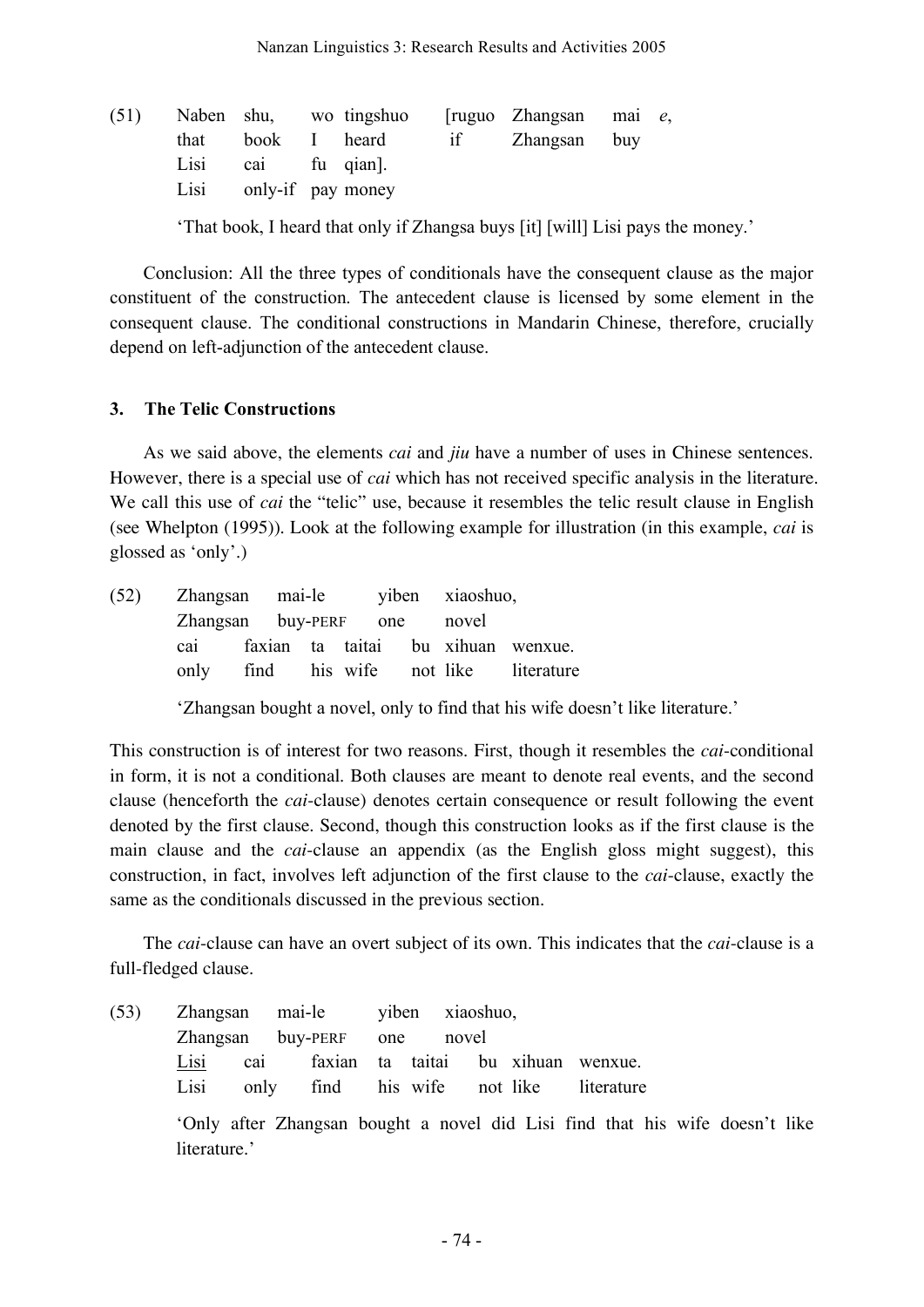Furthermore, the first clause can be appended with the temporal adverbial marker *zhihou* 'after'. This indicates straightforwardly that the first clause of this construction is an adjunct.

| (54) | Zhangsan mai-le viben xiaoshuo zhihou,<br>Zhangsan buy-PERF one |             |      |  | novel | after |                                                                    |
|------|-----------------------------------------------------------------|-------------|------|--|-------|-------|--------------------------------------------------------------------|
|      | (Lisi)<br>Lisi                                                  | cal<br>only | find |  |       |       | faxian ta taitai bu xihuan wenxue.<br>his wife not like literature |

'Only after Zhangsan bought a novel did he / Lisi find that his wife doesn't like literature.'

All this confirms our claim: the first clause of the telic construction is an adverbial clause adjoined to the *cai*-clause, as follows.



*Jiu* also has such telic use. However, in the case of *jiu*, the adverbial marker cannot be dispensed with. only

| (56) | Zhangsan mai naben xiaoshuo *(zhiqian), |      |  |                         |        |                                               |
|------|-----------------------------------------|------|--|-------------------------|--------|-----------------------------------------------|
|      |                                         |      |  | Zhangsan buy that novel | before |                                               |
|      |                                         |      |  |                         |        | (Lisi) jiu zhidao ta taitai bu xihuan wenxue. |
|      | Lisi                                    | then |  |                         |        | know his wife not like literature             |

'Before Zhangsan bought that novel, he / Lisi [already] knew that his wife doesn't like literature.'

In addition to *zhiqian* 'after' in (56) some other marker can be used as well, like *zhihou* 'after', *de-shihou* 'when', or *yi* 'as soon as'. We will not go into the detailed phenomena of this construction. Our point is clear, however. In the telic construction, left adjunction is involved. The right clause is the main clause of the construction.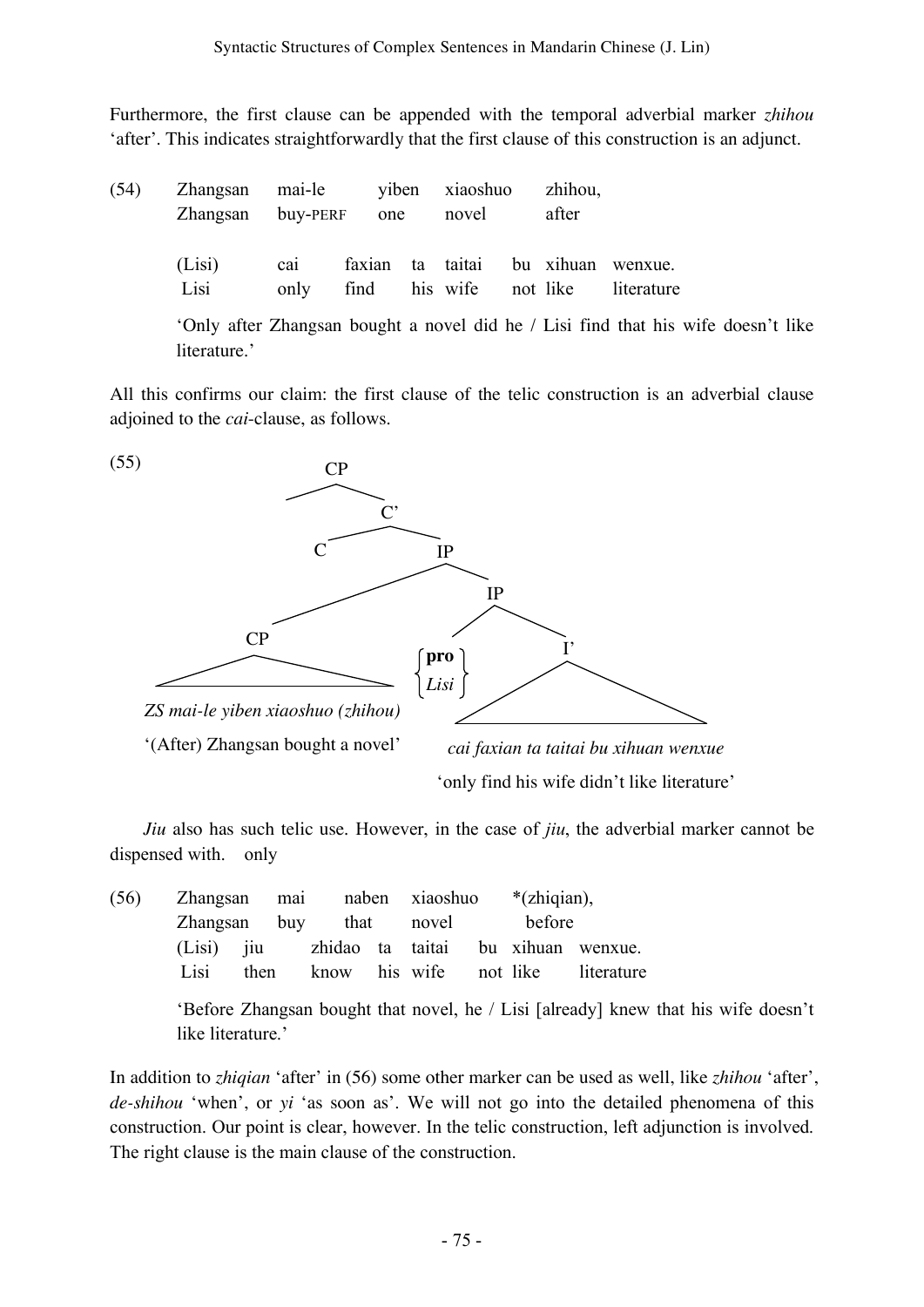## **4. The Reason Constructions**

### **4.1. Two Sentence Connectors in One Complex Sentence**

In this section we discuss the reason construction in Mandarin Chinese, namely those sentences introduced by *yinwei* 'because' and *suoyi* 'so'. The interesting point about this construction is that Mandarin Chinese permits the following kind of sentence.

| (57) | Yinwei Zhangsan<br>because Zhangsan                                                                      | mai<br>buv | shu,<br>book | SO. | $\text{SUO} \text{V1}$ $\qquad \qquad \text{L} \text{IS1}$<br>$L1$ S1 | fu qian.<br>pay money |
|------|----------------------------------------------------------------------------------------------------------|------------|--------------|-----|-----------------------------------------------------------------------|-----------------------|
|      | 'Because Zhangsan buys books, Lisi pays the money.' or<br>'Zhangsan buys books, so Lisi pays the money.' |            |              |     |                                                                       |                       |

Notice that the "sentence connectors" *yinwei* 'because' and *suoyi* 'so' occur in one and the same (complex) sentence. Taiwanese students are most likely influenced by such sentences when they produce erroneous English sentences like:

(58) \*Because John entered the room, so Bill turned on the TV.

This is, of course, an ungrammatical English sentence, because the sentence connectors *because* and *so* are both conjunctions. A conjunction is a dyadic operator that takes two arguments, in the present case two propositions. The appearance of *because* excludes *so*, and vice versa.

As *yinwei* 'because' and *suoyi* 'so' can occur in one and the same (complex) sentence, they cannot be genuine conjunctions. So, what are they?

Consider the following paradigm.

- (59) Yinwei Zhangsan qu Taipei, suoyi laoshi jintian yao kaoshi. because Zhangsan go Taipei so teach today want exam 'Zhangsan goes to Taipei, so the teacher is going to give an exam today.'
- (60) Zhangsan qu Taipei, suoyi laoshi jintian yao kaoshi. Zhangsan go Taipei so teach today want exam 'Zhangsan goes to Taipei, so the teacher is going to give an exam today.'
- (61) Yinwei Zhangsan qu Taipei, laoshi jintian yao kaoshi. because Zhangsan go Taipei teach today want exam 'Zhangsan goes to Taipei, so the teacher is going to give an exam today.'
- (62) \*Zhangsan qu Taipei, laoshi jintian yao kaoshi. Zhangsan go Taipei teach today want exam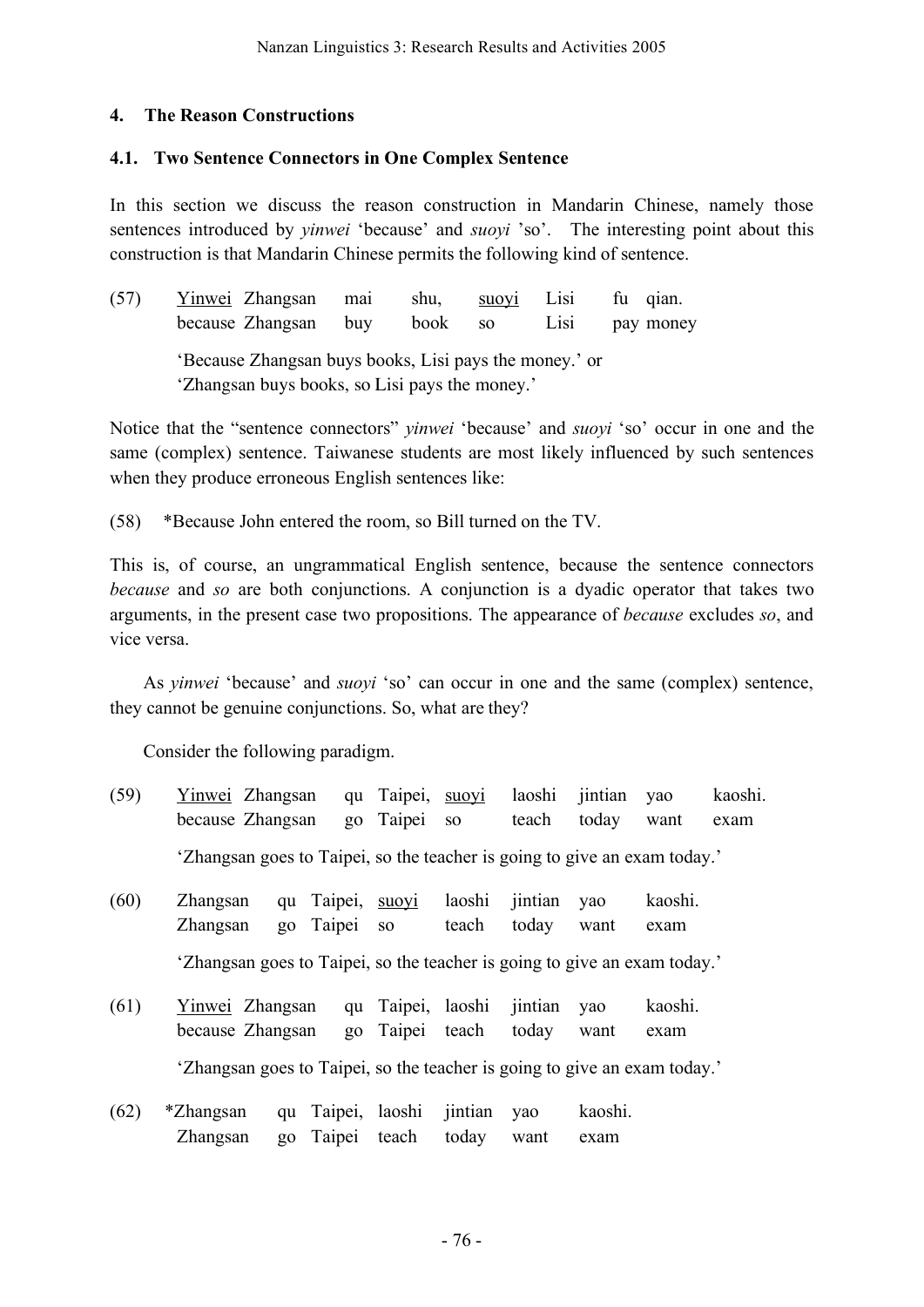Either *yinwei* 'because' or *suoyi* 'so' suffices to make a (complex) sentence a reason construction; only when both elements are gone is the sentence unacceptable (namely, not a legitimate reason construction anymore).

*Yinwei* 'because' may also occur in the second clause of the construction.<sup>5</sup>

(63) Laoshi jintian yao kaoshi, yinwei Zhangsan qu Taipei, teach today want examin because Zhangsan go Taipei

'The teacher is going to give an exam today, because Zhangsan goes to Taipei.'

Now the real intriguing thing about this construction is that the second clause seems to be always the main clause, and the first clause is an adjunct. First, in the *yinwei A suoyi B* construction, the first clause cannot take the A-not-A operator, but the second clause can.

| (64) | *Yinwei Zhangsan |                    |       | qu-bu-qu  | Taipei, |
|------|------------------|--------------------|-------|-----------|---------|
|      |                  | because Zhangsan   |       | go-not-go | Taipei  |
|      | suovi            | laoshi jintian yao |       |           | kaoshi? |
|      | SO.              | teach              | today | want      | exam    |

| suovi |                   |  | kaoshi?                                                                                             |
|-------|-------------------|--|-----------------------------------------------------------------------------------------------------|
| SO -  |                   |  | exam                                                                                                |
|       | Yinwei<br>because |  | Zhangsan qu Taipei,<br>Zhangsan go Taipei<br>laoshi jintian yao-bu-yao<br>teach today want-not-want |

'Because Zhangsan goes to Taipei – is the teacher going to give an exam today?'

Also, the test of the CSC effect shows that the two clauses of the *yinwei A suoyi B* construction involves adjunction rather than conjunction.

| (66) |  |                           |  | Naben shu, wo tingshuo [(yinwei) Zhangsan mai-le e, |  |
|------|--|---------------------------|--|-----------------------------------------------------|--|
|      |  |                           |  | that book I heard because Zhangsan buy-PERF         |  |
|      |  | suovi Lisi hen bu gaoxing |  |                                                     |  |
|      |  | so Lisi very not happy    |  |                                                     |  |

'That book, I heard that [because Zhangsa bought [it], Lisi is is not pleased].'

Second, in the *B yinwei A* construction, the first clause appears to be an adjunct as well.

We will not go into this type of construction in this paper.

<sup>5</sup> *Suoyi* 'so' can precede *yinwei* 'because' only when it occurs in an embedded context, as in (i), where the clause that *suoyi* 'so' occurs in is the sentential subject of the copula *shi* 'be'.

<sup>(</sup>i) Zhangsan suoyi qu Taipei, shi yinwei laoshi yao kaoshi Zhangsan so go Taipei be because teacher want exam 'That Zhangsan goes to Taipei is because the teacher is going to give an exam.'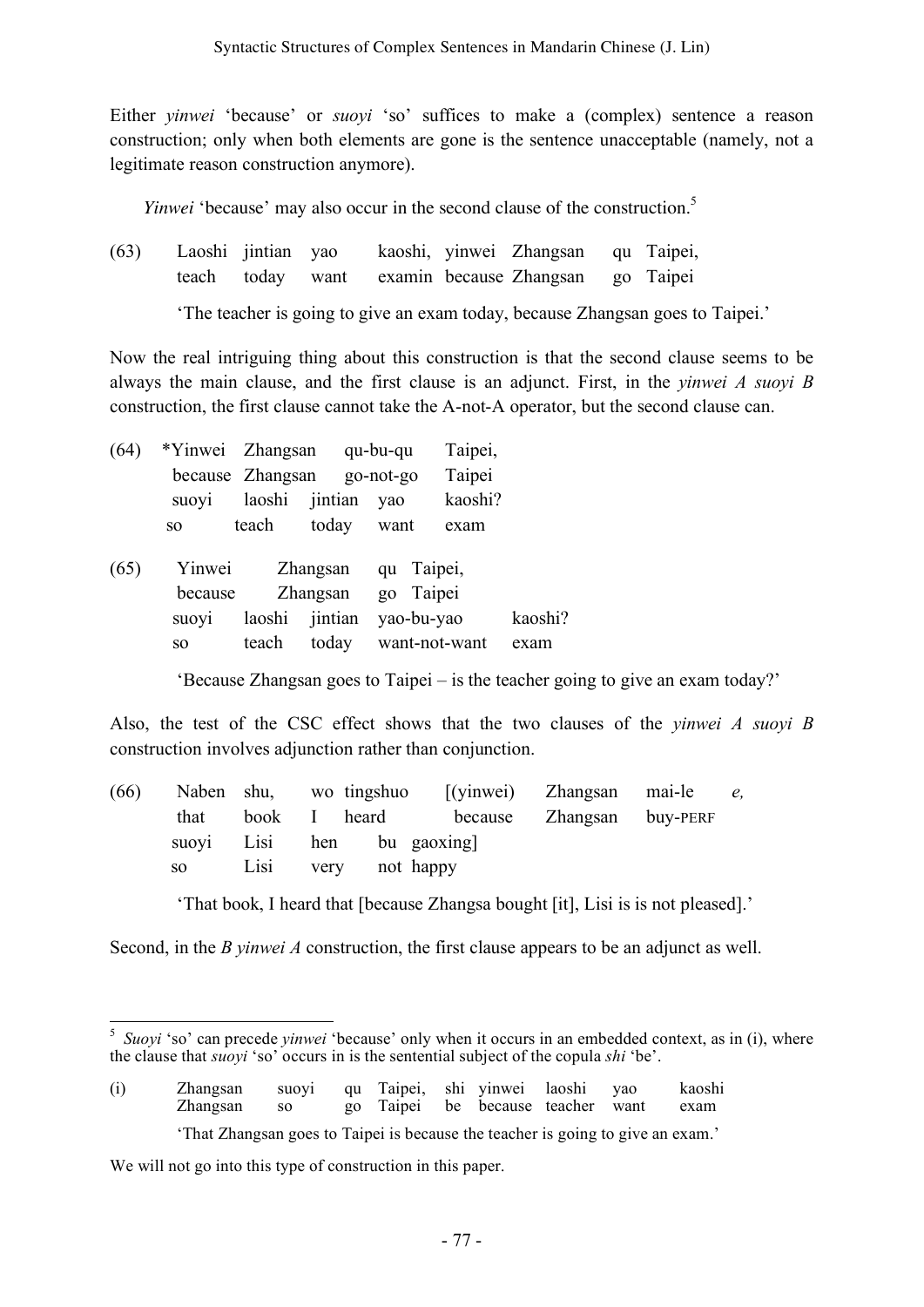| (67) | *Laoshi<br>teach                        |                           | jintian yao-bu-yao               | today want-not-want                  | kaoshi.<br>examination because Zhangsan                                          |                    | vinwei Zhangsa        | qu<br>$90^{\circ}$ | Taipei?<br>Taipei |
|------|-----------------------------------------|---------------------------|----------------------------------|--------------------------------------|----------------------------------------------------------------------------------|--------------------|-----------------------|--------------------|-------------------|
| (68) | Laoshi<br>teach                         | jintian yao<br>today want |                                  | kaoshi.                              | examination because Zhangsan                                                     | yinwei Zhangsan    | qu-bu-qu<br>go-not-go |                    | Taipei?<br>Taipei |
|      |                                         |                           |                                  | or because he doesn't go to Taipei?' | The teacher is going to give an exam today—is it because Zhangsan goes to Taipei |                    |                       |                    |                   |
| (69) | Naben<br>that<br>yinwei<br>because Lisi | shu,<br>book<br>Lisi      | wo tingshuo<br>Ι.<br>hen<br>very | heard<br>bu gaoxing.<br>not happy    | [Zhangsan]<br>Zhangsan                                                           | mai-le<br>buy-PERF | $e_{\rm s}$           |                    |                   |

'That book, I heard that [Zhangsan bought [it], because Lisi is not pleased.]'

These phenomena indicate that *yinwei* 'because' and *suoyi* 'so' are not conjunctions. They license a syntactic adjunct. The syntactic adjunct, furthermore, always adjoins from the left, and the clause at the right is always the major constituent of the construction, regardless which "sentence connector" is used.

#### **4.2. The Analysis**

What are *yinwei* 'because' and *suoyi* 'so'? There have been two analyses in literature, Tang (1990) and Gasde and Paul (1996).

(70) Tang (1990: 122)

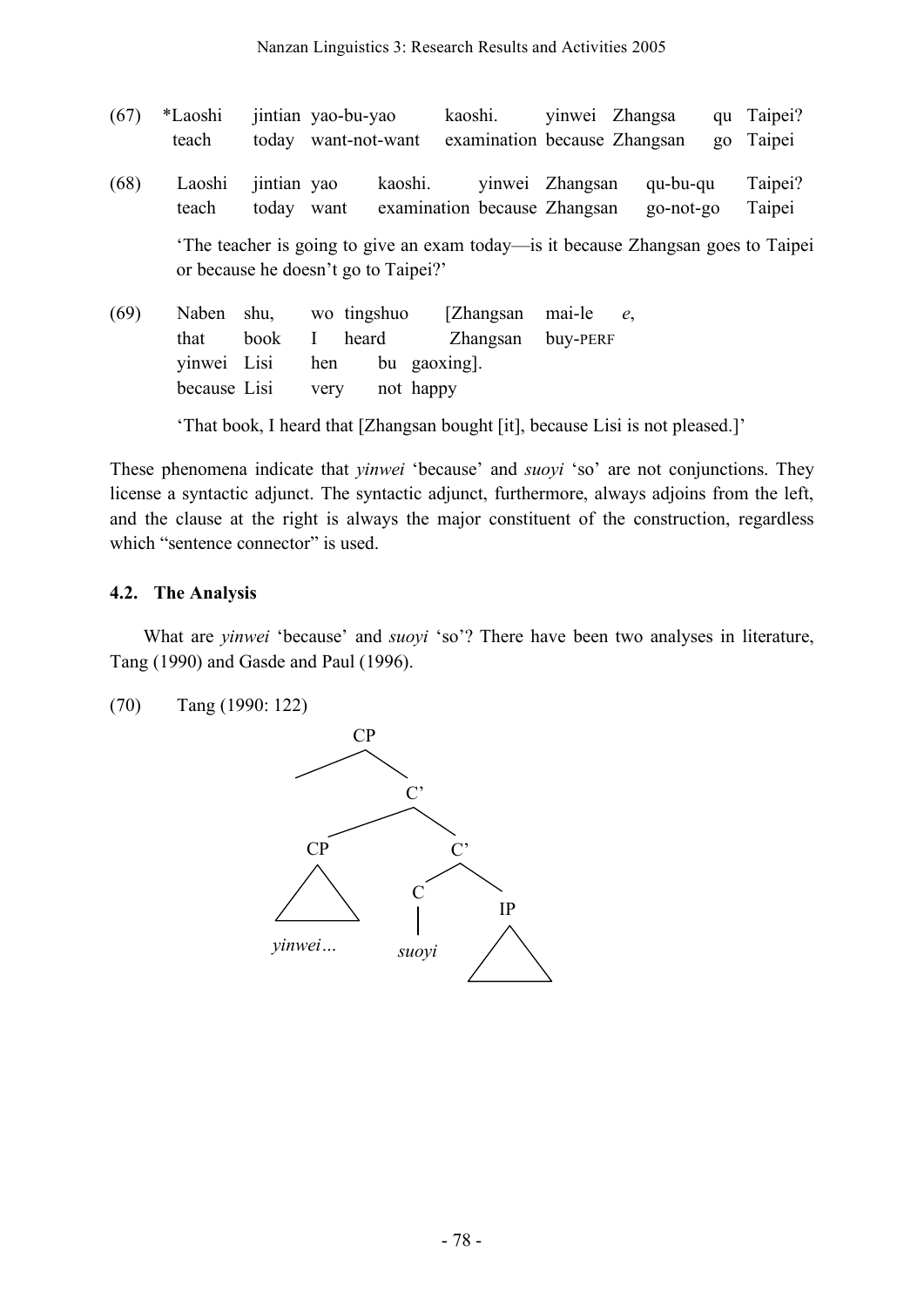### (71) Gasde and Paul (1996: 271)



Both analyses regard the *yinwei*-clause as some sort of adjunct; this agrees with the evidence presented above. However, the two analyses have different treatments on the morphemes *yinwei* 'because' and *suoyi* 'so'. In Tang (1990), *yinwei* 'because' and *suoyi* 'so' are both analyzed as complementizers; on the other hand, Gasde and Paul (1996) consider *yinwei* 'because' a conjunction and *suoyi* 'so' an adverb. The reason to treat *yinwei* 'because' as a conjunction, according to Gasde and Paul (1996), is that *yinwei* 'because' may occur between the subject and the predicate of the *yinwei*-clause, as in the following example.

(72) Ta yinwei yao mai fangzi, suoyi … he because want buy house so

'Because he plans to buy a house, …'

Gasde and Paul suggest that *yinwei* 'because', as a conjunction, takes the reason-clause as its complement conjunct. Yinwei 'because' occurs between the subject and the predicate in (72) because the subject argument of the reason clause raises to the specifier of the conjunction phrase. (73) is a finer representation of Gasde and Paul's analysis (adapted from (22), Gasde and Paul 1996: 273).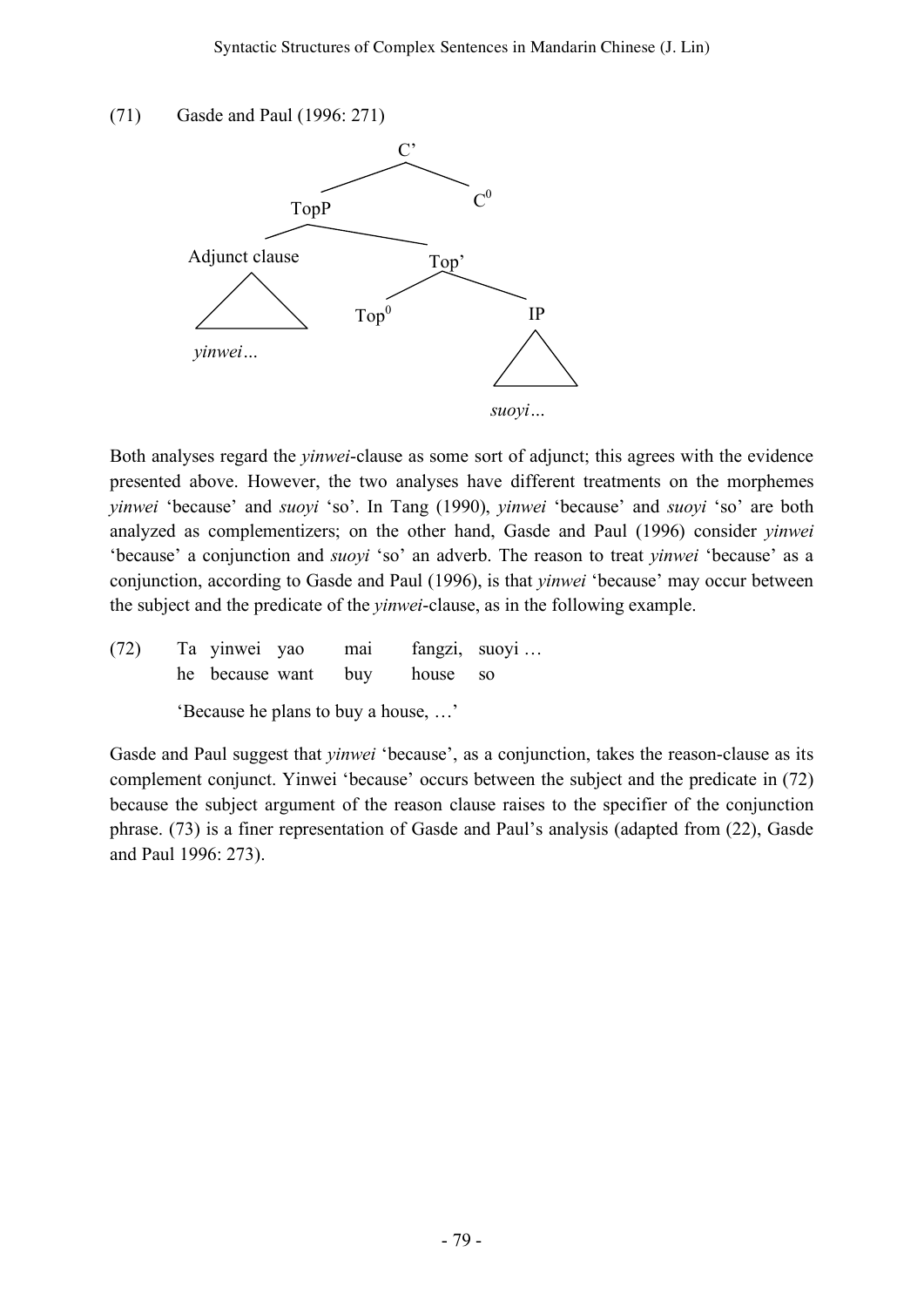

But this analysis is problematic. The reason expression that *yinwei* 'because' introduces can be a clause, but it can also be a nominal. When *yinwei* 'because' takes a nominal, it can still occur between the subject and the predicate.

| (74) | Yinwei najian shi, Zhangsan<br>because that |              | event         | Zhangsan                                         | bu neng<br>not can | lai.<br>come |
|------|---------------------------------------------|--------------|---------------|--------------------------------------------------|--------------------|--------------|
|      |                                             |              |               | 'Because [of] that event, Zhangsan cannot come.' |                    |              |
| (75) | Zhangsan<br>Zhangsan                        | because that | vinwei najian | shi<br>event                                     | bu neng<br>not can | lai.<br>come |

'Zhangsan cannot come because [of] that event.'

Sentences like (75) doesn't seem likely to involve raising of any kind from within the nominal *najian shi* 'that event'. Further evidence against Gasde and Paul's analysis comes from *suoyi* 'so'. *Suoyi* 'so' may appear when *yinwei* 'because' occurs between the subject and the predicate, but in that case the *suoyi*-clause cannot take an independent subject.

| (76) |                    |         |      | Zhangsan yinwei $[najian shi] / [e yao]$ |  | $\frac{hui-1}{i}$ |
|------|--------------------|---------|------|------------------------------------------|--|-------------------|
|      |                    |         |      | Zhangsan because that event want go home |  |                   |
|      | suovi bu neng lai. |         |      |                                          |  |                   |
|      | SO -               | not can | come |                                          |  |                   |
|      |                    |         |      |                                          |  |                   |

'Zhangsan cannot come because [[of] that event] / [[he] plans to go home.'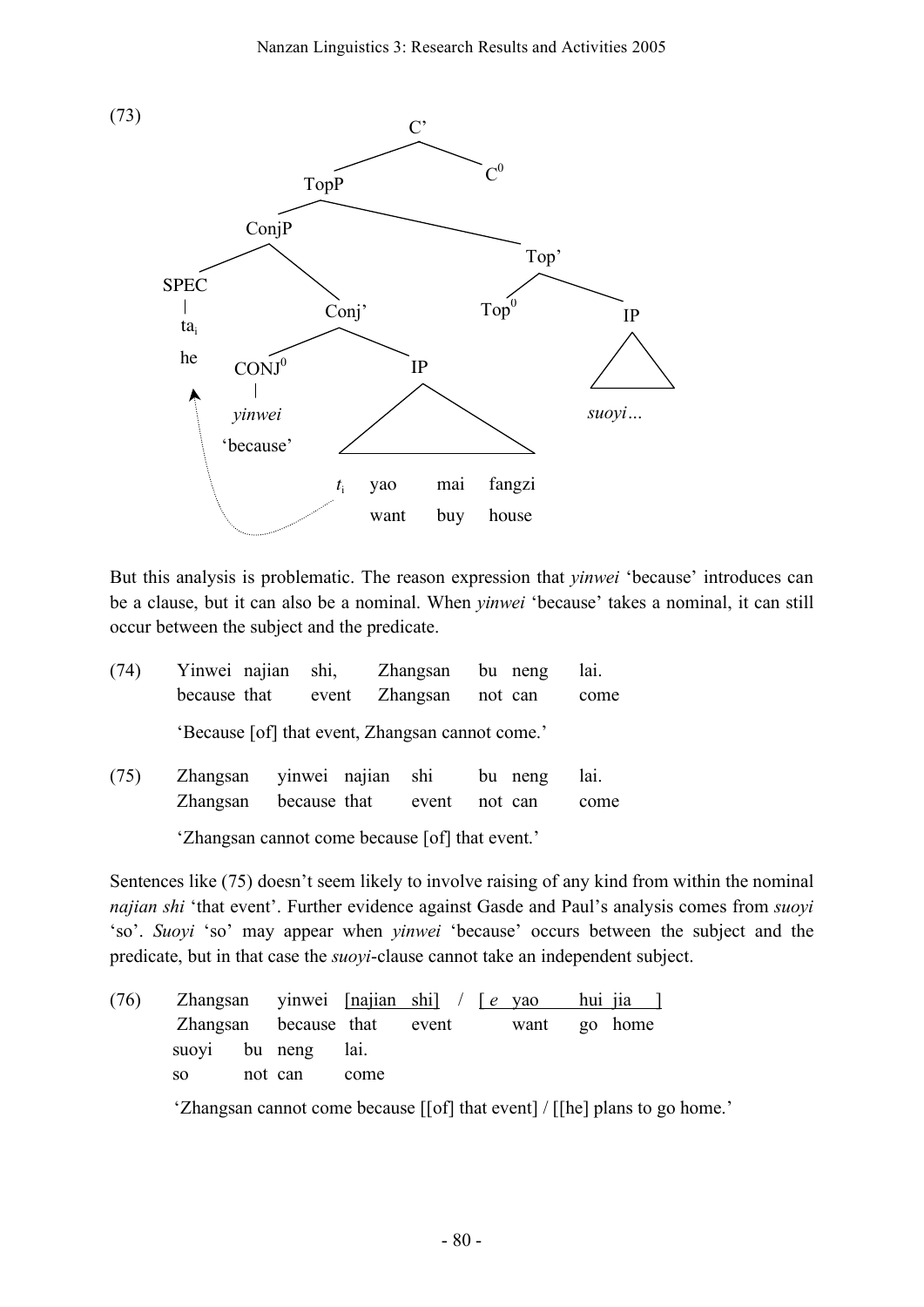| (77) *Zhangsan yinwei $[najian shi] / [e yao hui jia ]$ |      |         |                                          |  |  |
|---------------------------------------------------------|------|---------|------------------------------------------|--|--|
|                                                         |      |         | Zhangsan because that event want go home |  |  |
| suovi Lisi bu neng lai.                                 |      |         |                                          |  |  |
| SO <sub>2</sub>                                         | Lisi | not can | come                                     |  |  |

If the *yinwei*-clause is a ConjP, why would a raising movement internal to this ConjP affects the subject-taking ability of the clause introduced by *suoyi* 'so', which is presumably an independent clause under Gasde and Paul's analysis? In conclusion, Gasde and Paul's analysis doesn't seem to be on the right track.

All these phenomena, we believe, indicate that *yinwei* is an adverbial marker that takes a clause or a nominal as complement, similar to *for* in English. So *yinwei* has a dual status: it can be a preposition or a complementizer, depending on its complement.<sup>6</sup> It heads an adverbial phrase, which adjoins to the main clause of the construction. The adjunction site can be either IP (when the *yinwei*-expression occurs in the initial position of the sentence) or I' (when the *yinwei*-expression occurs between the subject and the predicate). This analysis accounts for the two problems that we raised against Gasde and Paul's analysis. First, there is no raising in the first palce, so there is no problem when *yinwei* 'because' takes a nominal as complement. Second, (77) is ungrammatical because the *yinwei*-expression is adjoined between the subject and the predicate of the main clause, and, consequently, *Lisi* becomes an unlicensed subject.

In the *B yinwei A* construction, *yinwei* is a complementizer. It semantically licenses a result clause, namely B. In the *yinwei A (suoyi) B* construction, *(suoyi) B* provides the required result. This licensing is semantic in nature, because this licensing does not determine the syntactic structure, nor is it determined by the syntactic structure.

Notice that in the *B yinwei A* construction *yinwei* 'because' has to be a complementizer, not a preposition, because in this construction A is the main clause of the construction, and a nominal cannot be the main clause of a construction. A piece of evidence is that in the *B*

(i) Zhangsan bu hui [[yinwei meiyou luqu ] er [bu kaixin] ]<br>Zhangsan not will because haven-not admitted and not happy not will because haven-not admitted and not happy 'Zhangsan will not [feel unhappy for not being admitted].'

- (ii) Zhangsan yinwei hen youqian, er bu yuanyi zuo gongche. Zhangsan because very rich and not willing take bus 'Zhangsan doesn't want to take a bus because he is rich.'
- (iii) \*Yinwei Zhangsan hen youqian, er Lisi bu yuanyi zuo gongche. because Zhangsan ery rich and Lisi not willing take bus

'(Intended) Lisi doesn't want to take a bus because Zhangsan is rich.'

<sup>6</sup> Sometimes the *yinwei*-clause behave as an independent conjunct in a conjunction structure:

This kind of example has certain restriction, though. For instance, subject extraction seems to be a required condition for the conjunctive *yinwei*-clause.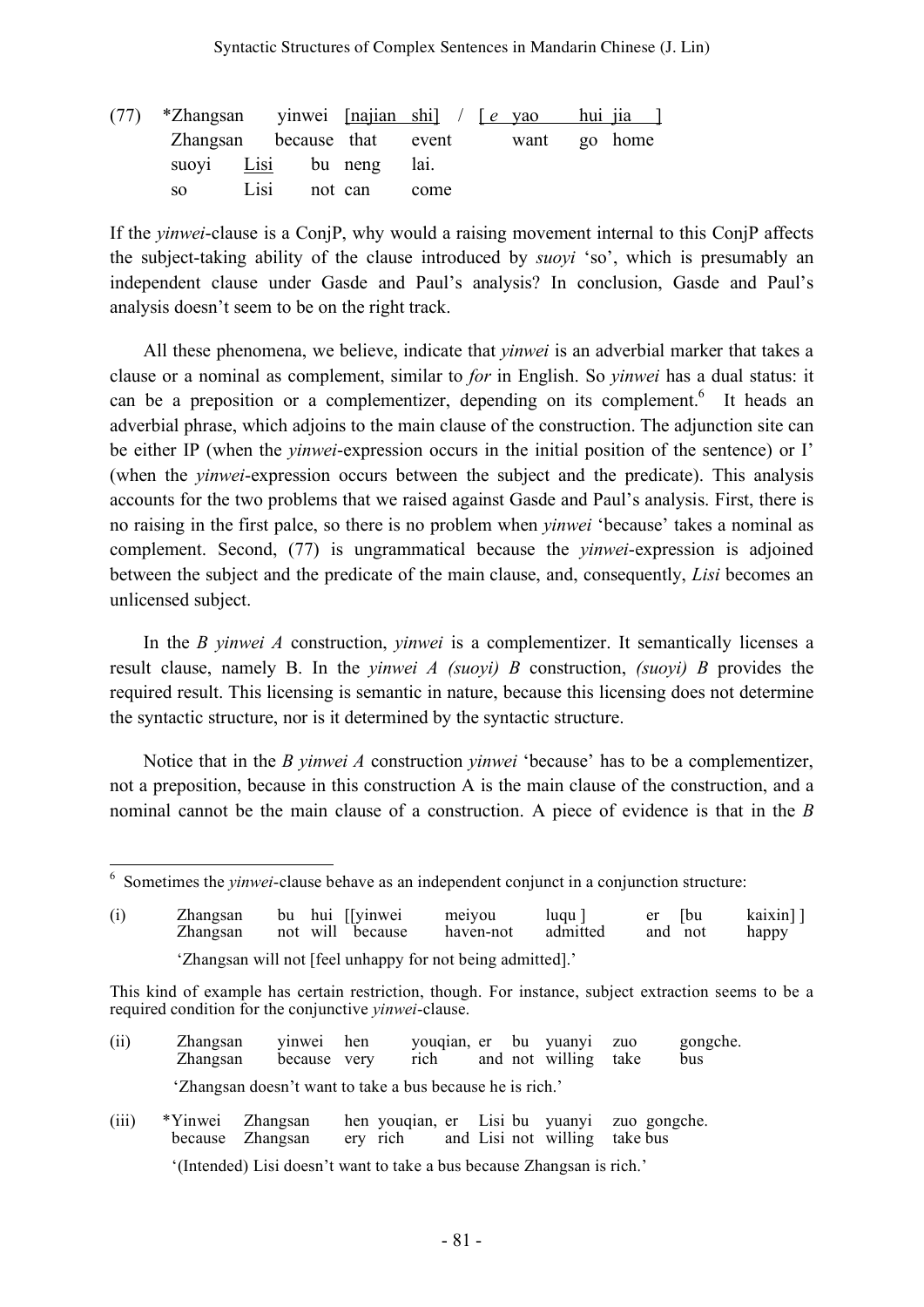*yinwei A* construction, the position of *yinwei* 'because' is fixed. This is what we expect of a complementizer.

| (78) | Zhangsan bu neng lai, vinwei Lisi que Taipei.        |  |  |  |
|------|------------------------------------------------------|--|--|--|
|      | Zhangsan not can come becaue Lisi go Taipei          |  |  |  |
|      | 'Zhangsan cannot come, because Lisi goes to Taipei.' |  |  |  |

| (79) *Zhangsan bu neng lai, Lisi yinwei qu Taipei. |                                             |  |  |  |
|----------------------------------------------------|---------------------------------------------|--|--|--|
|                                                    | Zhangsan not can come Lisi becaue go Taipei |  |  |  |

Only in the *yinwei A (suoyi) B* construction can *yinwei* 'because' occur between the subject and the predicate, since in that case the *yinwei*-expression as a whole is an adjunct, adjoined between the subject and the predicate of the main clause.

What about *suoyi* 'so'? Since *yinwei* 'because' alone suffices to make a (complex) sentence a reason construction, *suoyi* looks redundant. It is likely that *suoyi* is an adverb. It needs an antecedent reason expression. In the *(yinwei) A, suoyi B* construction, A is the required reason expression. The reason expression can entirely precede the main clause, as in (80). It can also occur between the subject and the predicate of the main clause, as in (81)

| (80) |      | Yinwei Zhangsan                    | chu-le | wenti | Zhangsan-de | wenti,  |
|------|------|------------------------------------|--------|-------|-------------|---------|
|      |      | because Zhangsan have-PERF problem |        |       | Zhangsan's  | problem |
|      |      | suovi Lisi qu-le Taipei            |        |       |             |         |
|      | SO - | Lisi go-PERF Taipei                |        |       |             |         |

'Because Zhangsan is having a problem / because of Zhangsan's problem, Lisi went to Taipei.'

(81) Lisi yinwei Zhangsan chu-le wenti / Zhangsan-de wenti, Lisi because Zhangsan have-PERF problem Zhangsan's problem suoyi qu-le Taipei so go-PERF Taipei

'Because Zhangsan is having a problem / because of Zhangsan's problem, Lisi went to Taipei.'

In (81) the *yinwei*-expression adjoins to the I' of the main clause. *Suoyi* 'so' in this sentence, therefore, cannot be in the initial position of the sentence; it probably adjoins to I' as well. But this poses a problem. If I'-adjunction is possible for *suoyi* 'so', why is (82) ungrammatical?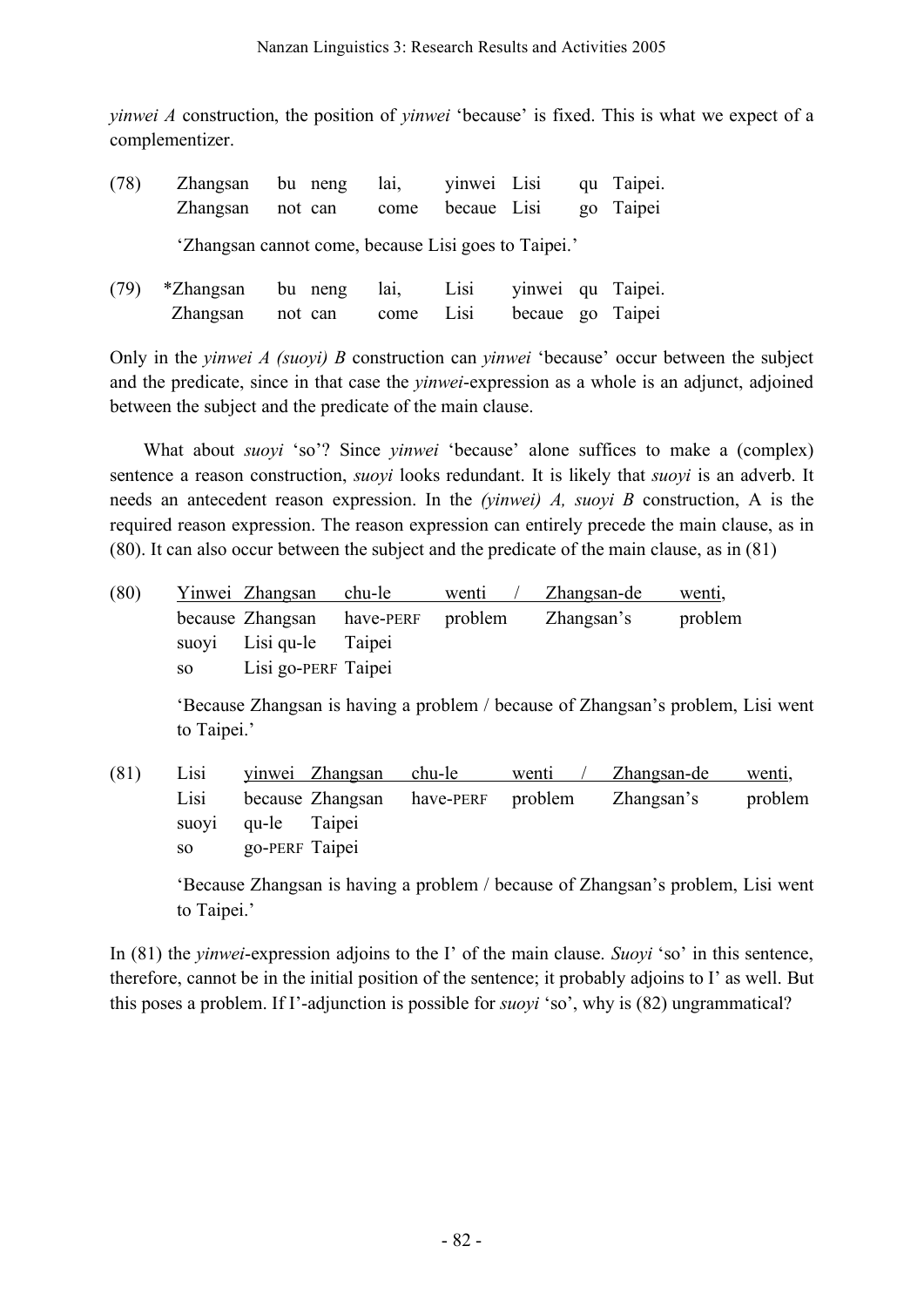| (82) | *Yinwei | Zhangsan          | chu-le    | wenti   | Zhangsan-de | wenti.  |
|------|---------|-------------------|-----------|---------|-------------|---------|
|      | because | Zhangsan          | have-PERF | problem | Zhangsan's  | problem |
|      | Lisi    | suov <sub>1</sub> | qu-le     | Taipei  |             |         |
|      | Lisi    | SO.               | $QO-PERF$ | Taipei  |             |         |

'Because Zhangsan is having a problem / because of Zhangsan's problem, Lisi went to Taipei.'

A possible explanation is that *suoyi* 'so' must be adjacent to the reason expression. Under this explanation, (82) is ungrammatical because *Lisi* intervenes between the reason expression and *suoyi*. This explanation also accounts for the contrast between (83) and (84).

| (83) | Yinwei Zhangsan       |      | chu-le    | wenti,         |
|------|-----------------------|------|-----------|----------------|
|      | because Zhangsan      |      | have-PERF | problem,       |
|      | wo tingshuo           | Lisi | qu-le     | Taipei         |
|      | heard<br>$\mathbf{L}$ | Lisi |           | go-PERF Taipei |

'Because Zhangsan is having a problem, I heard that Lisi went to Taipei.'

| (84) | *Yinwei        | Zhangsan chu-le             |       |      | wenti, |                |
|------|----------------|-----------------------------|-------|------|--------|----------------|
|      | because        | Zhangsan have-PERF problem, |       |      |        |                |
|      | W <sub>0</sub> | tingshuo                    | suovi | Lisi | qu-le  | Taipei         |
|      |                | heard                       | SO.   | Lisi |        | go-PERF Taipei |

There is no reason for the ungrammaticality of (84) except that *suoyi* 'so' is separate from the reason expression introduced by *yinwei* 'because'.

Here we provide the structural analyses for the various reason constructions in Mandarin Chinese. (In (85) and (86), the CP headed by *yinwei* 'because' can be replaced by PP with *yinwei* 'because' as P taking a DP complement).



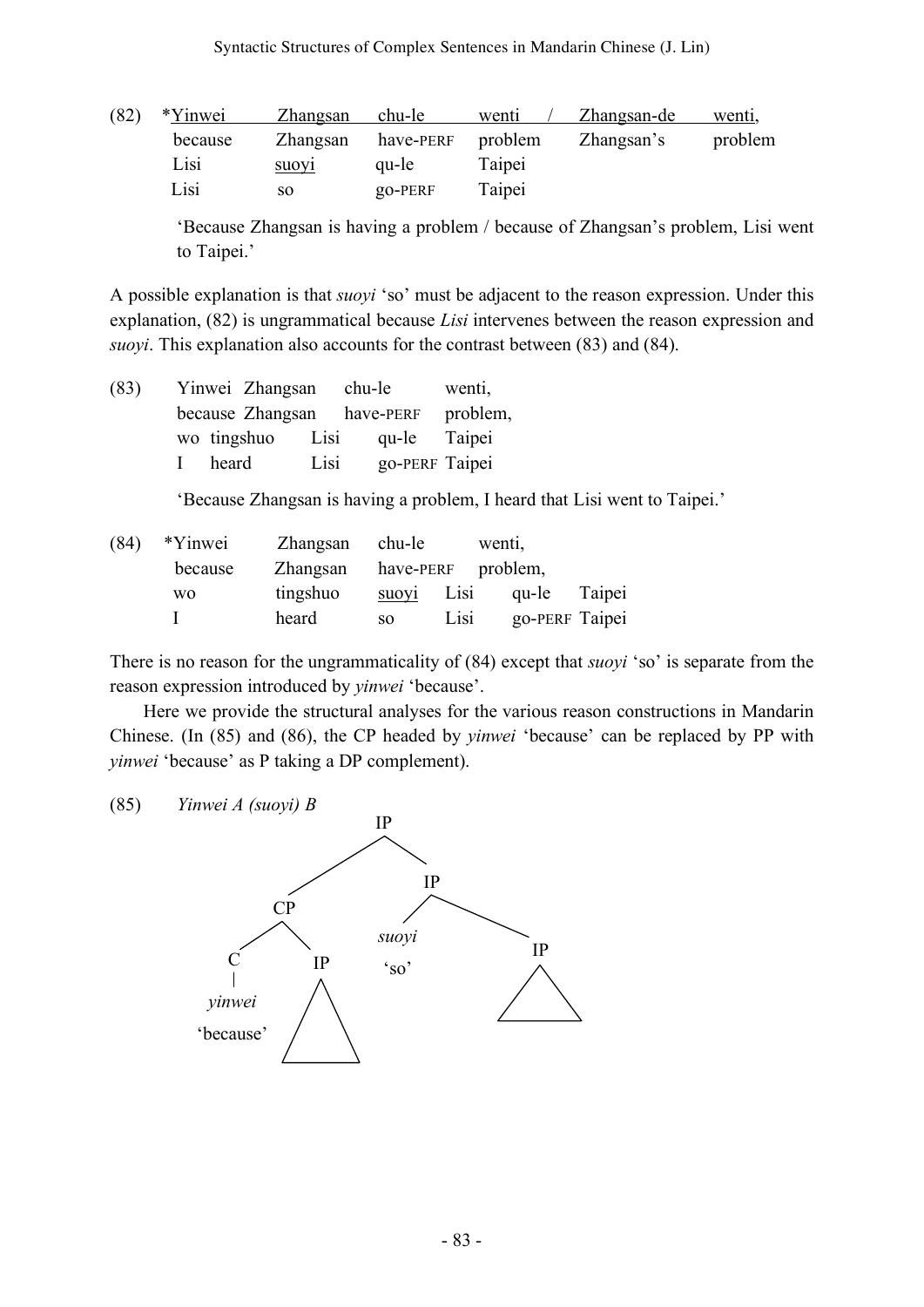

In conclusion, the reason constructions in Mandarin Chinese involve left adjunction. The right clause is the main clause of the construction, regardless of the "sentence connectors" employed in the construction.

#### **5. The Concessive Constructions**

In this section we look at the concessive construction in Mandarin Chinese. Below are examples of this construction.

(88) Suiran Zhangsan qu Taipei, laoshi rengran yao kaoshi. though Zhangsan go Taipei teacher still want exam 'Though Zhangsan goes to Taipei, the teacher still wants to give an exam.'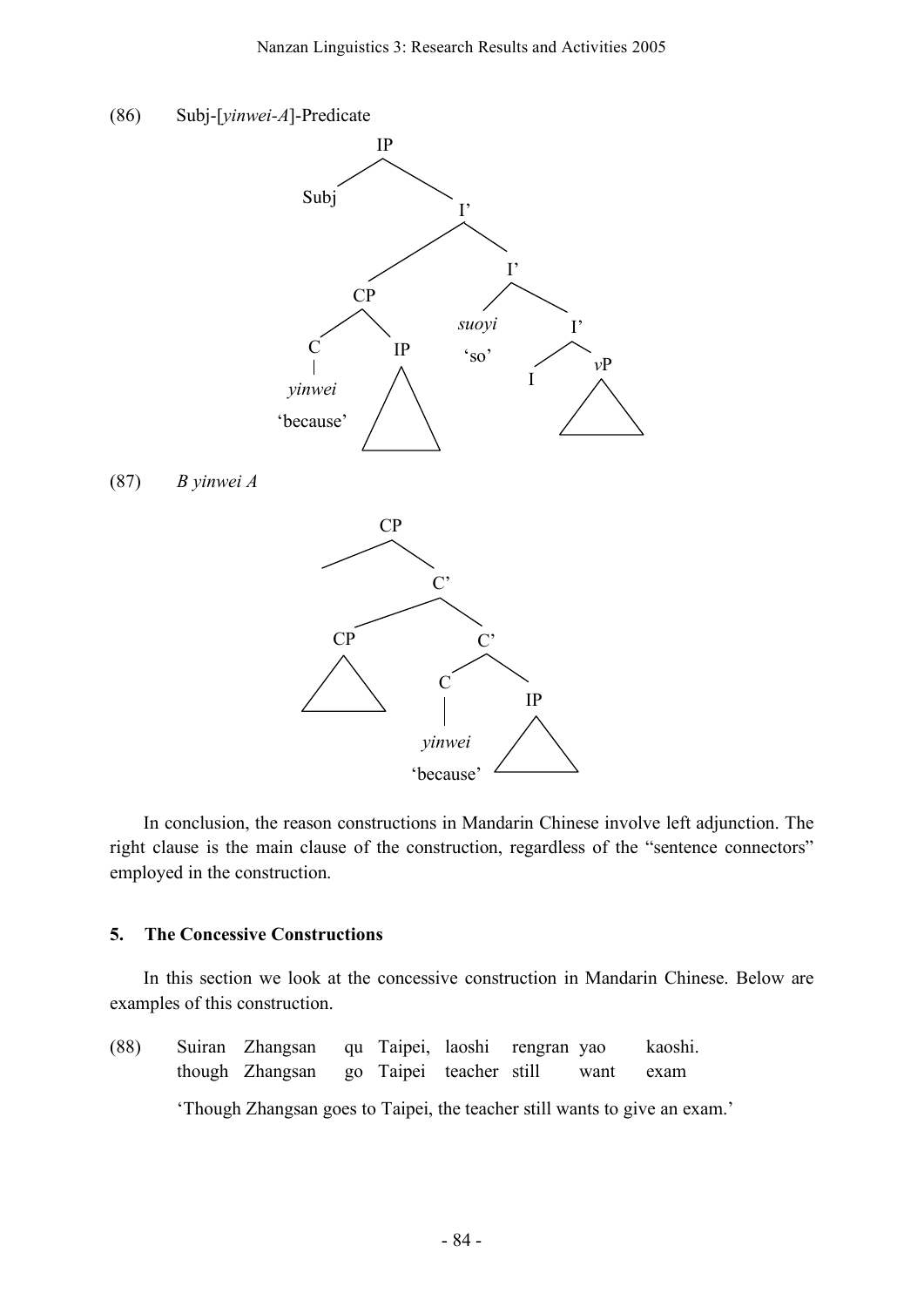(89) Jishi Zhangsan qu Taipei, laoshi rengran yao kaoshi. even-if Zhangsan go Taipei teacher still want exam 'Even if Zhangsan goes to Taipei, the teacher still wants to give an exam.'

The element *rengran* 'still' can be substituted with *haishi* 'still' without change in meaning.

The concessive construction comes in two types. The first type is the concessive construction in the narrow sense, such as (88). In this type the element *suiran* 'though' is used. The clause introduced by *suiran* 'though' is presumed to denote a real event. The second type is exemplified by (89), which can be called the "concessive conditional." In the concessive conditional a different introducing element is used, either *jishi* 'even if' or *jiusuan* 'even if'. The clause they introduced doesn't denote a real event; it corresponds to the antecedent clause of a conditional.<sup>7</sup> The common feature of these two types of concessive is the occurrence of the element *rengran* 'still' in the second clause.

*Rengran* 'still' can only occur between the subject and the predicate. *Suiran* 'though' and *jishi* 'even if', on the other hand, can occur in the initial position, or between the subject and the predicate, of the concessive clause.

| (90) | *Suiran / jishi Zhangsan qu Taipei, rengran laoshi yao<br>though  |        | even-if Zhangsan go Taipei still teacher want |  |                                 |      | kaoshi.<br>exam |
|------|-------------------------------------------------------------------|--------|-----------------------------------------------|--|---------------------------------|------|-----------------|
| (91) | Zhangsan suiran / jishi qu Taipei, laoshi rengran yao<br>Zhangsan | though |                                               |  | even-if go Taipei teacher still | want | kaoshi.<br>exam |

'Though / even if Zhangsan goes to Taipei, the teacher still wants to give an exam.'

The A-not-A test indicates that the first clause (i.e. the concessive clause) is a syntactic adjunct.

- (92) \*Suiran / jishi Zhangsan qu-bu-qu Taipei, though even-if Zhangsan go-not-go Taipei laoshi rengran yao kaoshi? teacher still want exam
- (93) Suiran / jishi Zhangsan qu Taipei, though even-if Zhangsan go Taipei laoshi rengran yao-bu-yao kaoshi? teacher still want-not-want exam

'Though / even if Zhangsan goes to Taipei, does the teacher still wants to give an exam?'

*Jishi* doesn't necessarily means 'even if'; sometimes it can mean 'even though' or 'even when'. In such cases the clause *jishi* introduces denotes a real event. We ignore this complication in the following discussion.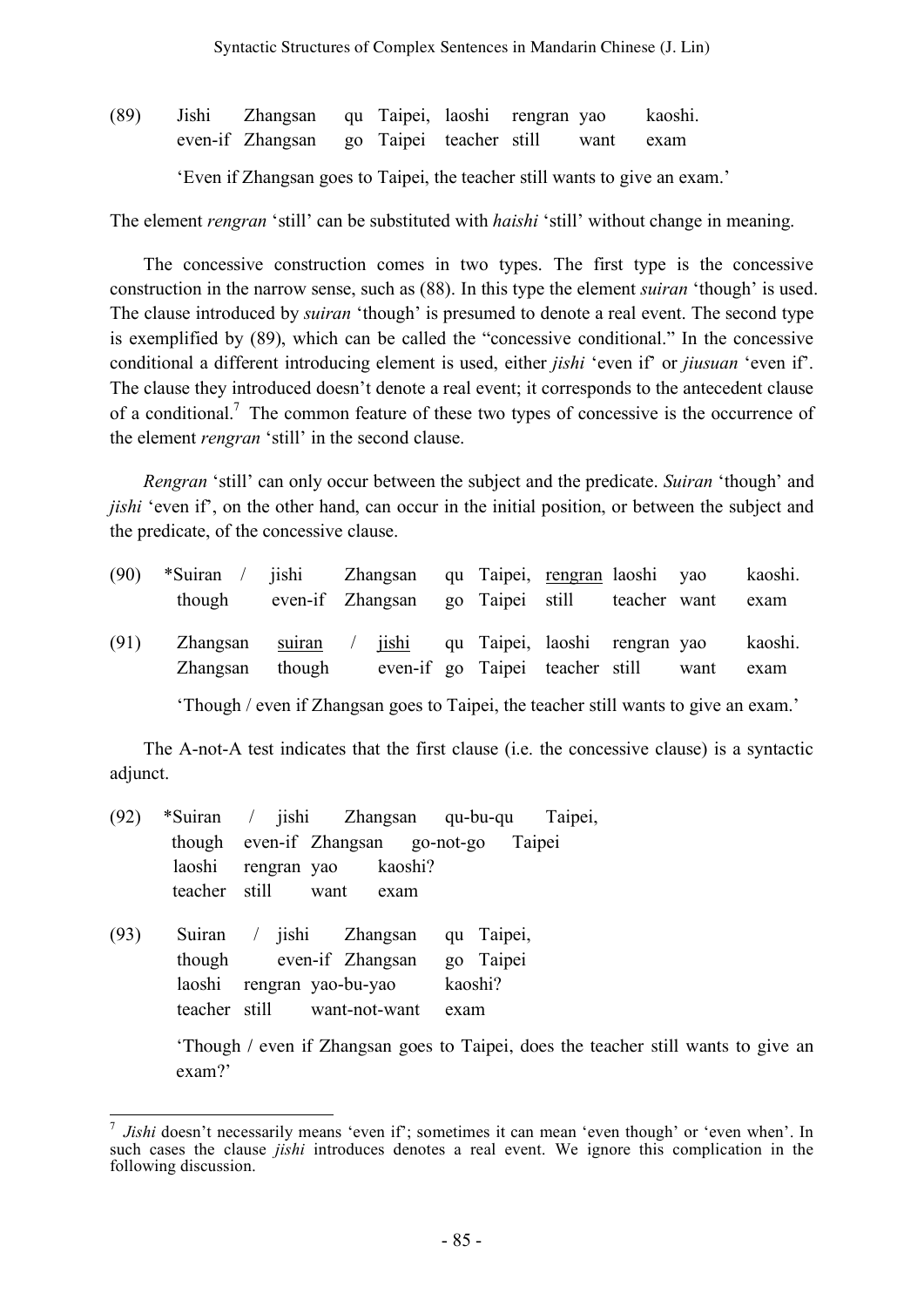The test of the CSC effect also confirms that the concessive construction involves adjunction.

(94) Naben shu, wo tingshuo [suiran / jishi Zhangsan mai-le *e* that book I heard though even-if Zhangsan buy-PERF Lisi rengran hen bu gaoxing]. Lisi still very not happy 'That book, I heard that [though / even if Zhangsan buys [it], Lisi is still not pleased.]'

In the concessive construction, the concessive force appears to originate from the element *rengran* 'still'. That is, the element *rengran* 'still' alone can make a (complex) sentence a concessive construction. The presence of *suiran* 'though' or *jishi* 'even of' alone doesn't make a grammatical concessive construction.

| (95) | Zhangsan<br>Zhangsan |                               | qu Taipei, laoshi rengran yao<br>go Taipei, teacher still | want                                     | kaoshi.<br>exam |      |                                                                                        |  |
|------|----------------------|-------------------------------|-----------------------------------------------------------|------------------------------------------|-----------------|------|----------------------------------------------------------------------------------------|--|
|      |                      |                               |                                                           |                                          |                 |      | '[Though / even if] Zhangsan goes to Taipei, the teacher still wants to give an exam.' |  |
| (96) | *Suiran<br>though    | $\frac{1}{2}$ ishi<br>even-if | Zhangsan<br>Zhangsan                                      | qu Taipei, laoshi yao<br>go Taipei teach |                 | want | kaoshi.<br>exam                                                                        |  |

Note incidentally that (95) is ambiguous; it can be a *suiran* 'though' concessive or a *jishi* 'even if' concessive. Which one is meant by the speaker depends on the context.

The above facts indicate that the concessive clause is an adjunct clause licensed by the element *rengran* 'still'. *Suiran* 'though' and *jishi* are adverbs on the concessive clause. *Rengran* 'still' is an I'-adverb licensing a concessive clause, on a par with the conditional morpheme *jiu* discussed in section 2.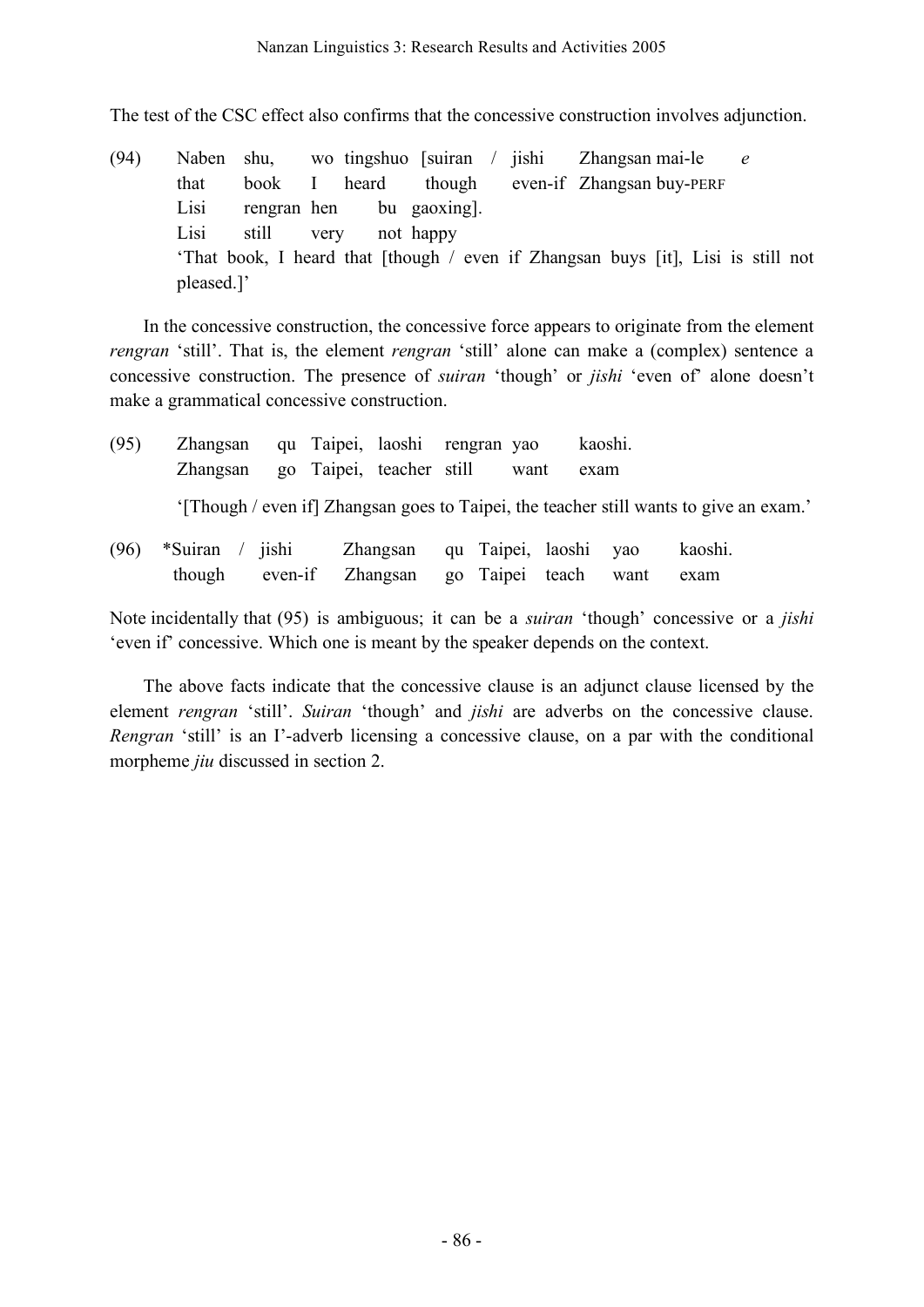

Now we move to a different set of phenomena. Some concessive sentences can be "reversed," for instance the concessive conditional, as in (98). The *suiran* 'though' concessive doesn't seem apt for reversion; the resulting sentence is somewhat degraded, and the *suiran*clause sounds like a supplementary epithetic expression. See (99).

| (98) | Laoshi yao                  |  | kaoshi, jishi Zhangsan qu Taipei.<br>teacher want exam even-if Zhangsan | go Taipei                                                             |
|------|-----------------------------|--|-------------------------------------------------------------------------|-----------------------------------------------------------------------|
|      |                             |  |                                                                         | 'The teacher wants to give an exam, even if Zhangsan goes to Taipei.' |
| (99) | ?Laoshi yao<br>teacher want |  | kaoshi, suiran Zhangsan<br>exam though Zhangsan                         | qu Taipei.<br>go Taipei                                               |

'The teacher wants to give an exam—though Zhangsan goes to Taipei.'

But even if we consider the *jishi* 'even if' concessive only, such "inversion" still doesn't seem to originate from a syntactic operation of inversion. There are several reasons for this claim. First, *rengran* 'still' doesn't appear in these sentences. If a syntactic operation of inversion is at work, the appearance of *rengran* 'still' would be acceptable, because it is an indispensable part of the "underlying structure" of the concessive. But the fact is that the appearance of *rengran* causes the sentence to become seriously degraded.

(100) ??Laoshi rengran yao kaoshi, jishi Zhangsan qu Taipei. teacher still want exam even-if Zhangsan go Taipei

'The teacher wants to give an exam, even if Zhangsan goes to Taipei.'

Second, both clauses of the "reversed" concessive conditional can take the A-not-A operator.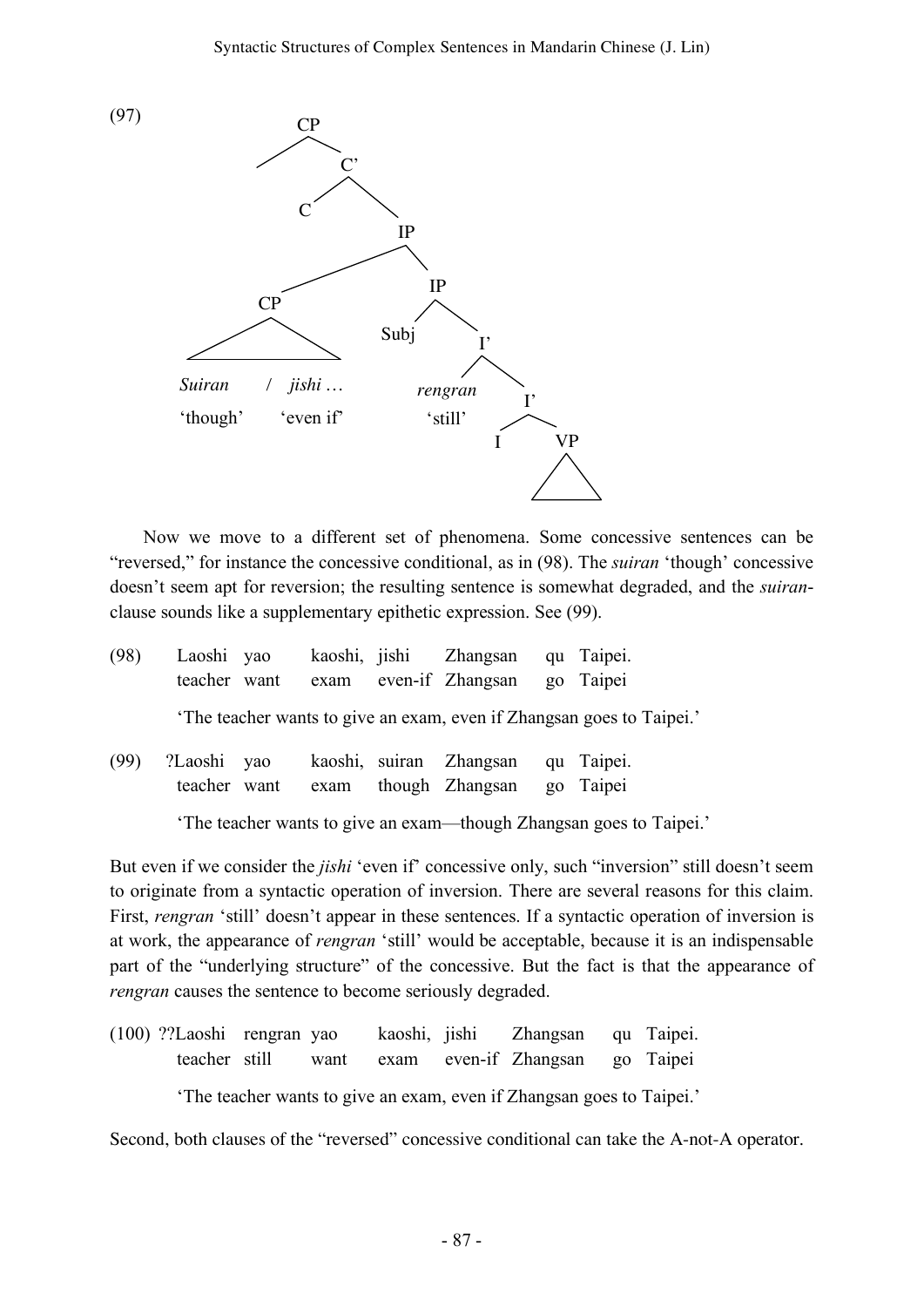|  | (101) Laoshi yao-bu-yao<br>teacher want-not-want exam even-if Zhangsan go Taipei |  | kaoshi, jishi Zhangsan qu Taipei? |  |
|--|----------------------------------------------------------------------------------|--|-----------------------------------|--|
|  | 'Does the teacher want to give an exam, even if Zhangsan goes to Taipei?'        |  |                                   |  |

|  |  |  | (102) Laoshi yao kaoshi, jishi Zhangsan qu-bu-qu Taipei? |  |
|--|--|--|----------------------------------------------------------|--|
|  |  |  | teacher want exam even-if Zhangsan go-not-go Taipei      |  |

'The teacher wants to give an exam—even if Zhangsan goes to Taipei or not?'

Third, the test of the CSC effect shows that the "reversed" concessive conditional involves a conjunction structure. In other words, non-across-the-board topicalization of an element out of the construction leads to ungrammaticality.

| $(103)$ *Naben shu, wo tingshuo |  |                        | [Zhangsan mai-le <i>e</i> , |  |
|---------------------------------|--|------------------------|-----------------------------|--|
| that                            |  | book I heard           | Zhangsan buy-PERF           |  |
|                                 |  | jishi Lisi bu gaoxing. |                             |  |
| even-if Lisi not happy          |  |                        |                             |  |

All these phenomena indicate that in such "inversed" concessive, the two clauses are conjuncts of a conjunction structure. Though the *suiran* 'though' concessive is somewhat degraded when "inversed," it exhibits the same result when tested; namely it has a conjunction structure (in spite of the less clear-cut grammatical judgments).

|       | (104) ?Laoshi yao-bu-yao           | teacher want-not-want                    |                                               | exam                    | kaoshi, suiran Zhangsan<br>though Zhangsan |                   |                       |   | qu Taipei?<br>go Taipei                                                  |
|-------|------------------------------------|------------------------------------------|-----------------------------------------------|-------------------------|--------------------------------------------|-------------------|-----------------------|---|--------------------------------------------------------------------------|
|       |                                    |                                          |                                               |                         |                                            |                   |                       |   | 'Does the teacher want to give an exam—though Zhangsan goes to Taipei?'  |
| (105) | ?Laoshi yao<br>teacher want        |                                          | exam                                          | kaoshi, suiran Zhangsan | though Zhangsan                            |                   | qu-bu-qu<br>go-not-go |   | Taipei?<br>Taipei                                                        |
|       |                                    |                                          |                                               |                         |                                            |                   |                       |   | The teacher wants to give an exam—though Zhangsan goes to Taipei or not? |
| (106) | *Naben<br>that<br>suiran<br>though | shu,<br>book<br>Lisi bu gaoxing.<br>Lisi | wo tingshuo<br>$\bf{I}$<br>heard<br>not happy |                         | [Zhangsan]                                 | Zhangsan buy-PERF | mai-le                | e |                                                                          |

So, the "inversed" concessive construction does not really originate from a syntactic operation of inversion; instead, it has its own way of structure building, namely, conjunction of the two clauses.

One last issue about the concessive construction is the following. Sometimes one finds sentences like (107):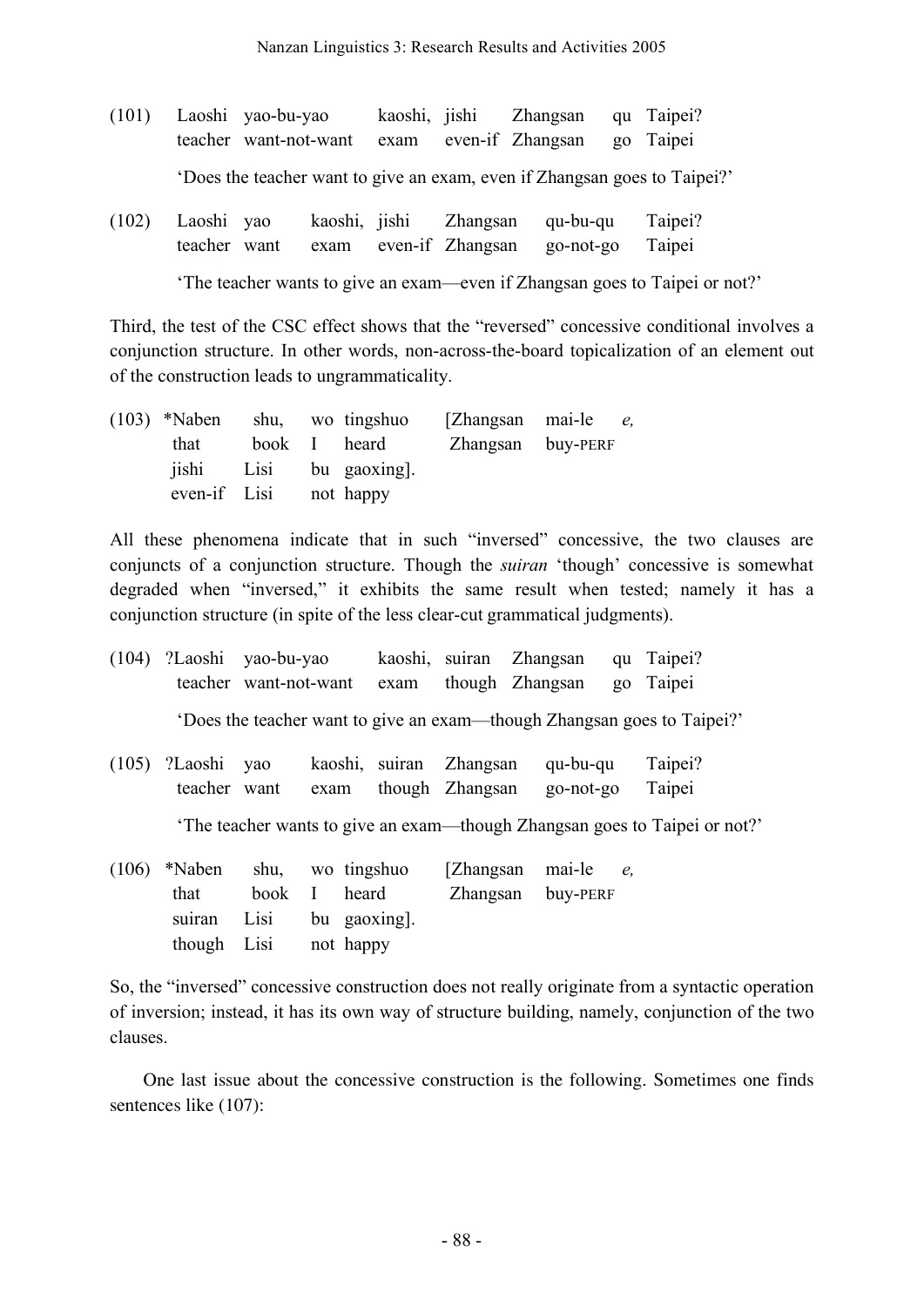| (107) |     | Suiran laoshi yao   | kaoshi,        |                            |
|-------|-----|---------------------|----------------|----------------------------|
|       |     | though teacher want | exam           |                            |
|       |     | danshi / raner      |                | Zhangsan haishi gu Taipei. |
|       | but | however             | Zhangsan still | go Taipei                  |

'Though the teacher wants to give an exam, yet Zhangsan still goes to Taipei.'

One may quickly conclude that, since *danshi* 'but' and *raner* 'however, yet' are apparently conjunctions, (107) must involve conjunction of the two clauses. However, tests show that (107) still has an adjunction structure.

| (108) | *Suiran                 |                                        | laoshi yao-bu-yao     |                                         | kaoshi, |                 |       |                       |                                                                                                  |
|-------|-------------------------|----------------------------------------|-----------------------|-----------------------------------------|---------|-----------------|-------|-----------------------|--------------------------------------------------------------------------------------------------|
|       | though                  |                                        | teacher want-not-want |                                         | exam    |                 |       |                       |                                                                                                  |
|       | danshi                  | raner                                  |                       | Zhangsan                                |         | haishi          | qu    | Taipei?               |                                                                                                  |
|       | but                     |                                        | however               | Zhangsan                                |         | still           | $g_0$ | Taipei                |                                                                                                  |
| (109) | Suiran<br>danshi<br>but | laoshi<br>though teacher want<br>raner | yao<br>however        | kaoshi,<br>exam<br>Zhangsan<br>Zhangsan |         | haishi<br>still |       | qu-bu-qu<br>go-not-go | Taipei?<br>Taipei<br>Though the teacher wants to give an exam, does Zhangsan still go to Taipei? |
|       |                         |                                        |                       |                                         |         |                 |       |                       |                                                                                                  |

|      |  | (110) Naben shu, wo tingshuo |                    |  | [suiran Zhangsan mai-le e, |  |
|------|--|------------------------------|--------------------|--|----------------------------|--|
| that |  | book I heard                 |                    |  | though Zhangsan buy-PERF   |  |
|      |  | danshi / raner Lisi          | haishi bu gaoxing. |  |                            |  |
| but  |  | however Lisi still not happy |                    |  |                            |  |

'That book, I heard that [though Zhangsan bought [it], yet Lisi is still not pleased].'

*Danshi* 'but' and *raner* 'however, yet' do not necessarily perform conjunction functions. In fact, we suspect that they are complementizers like *yinwei* 'because'. Semantically they license an antithetic proposition, but syntactically they are monadic.

In conclusion, the concessive constructions in Mandarin Chinese are still predominantly of the left adjunction structure. Those "inversed" cases don't result from syntactic movement; instead, they are of the conjunction structure.

## **6. The 'Unless'-Conditional**

The 'unless'-conditional refers to the following kind of sentence, which contains the elements *chufei* 'unless' and *fouze* 'otherwise'.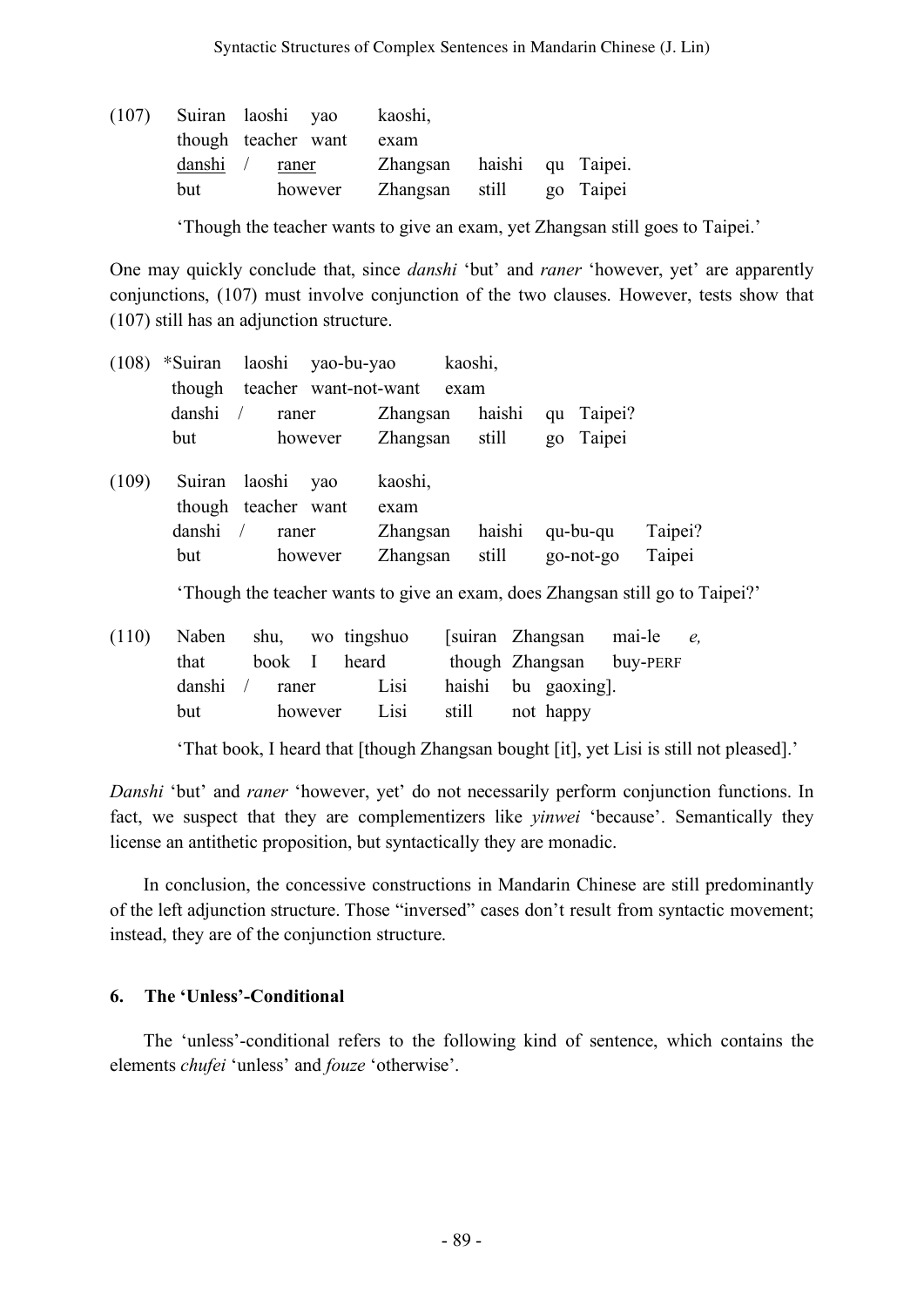(111) Chufei laoshi yao kaoshi, fouze Zhangsan yao qu Taipei. unless teacher want exam otherwise Zhangsan want go Taipei

'Unless the teacher wants to give an exam, Zhangsan wants to go to Taipei.'

This construction is a conditional construction because the *chufei* 'unless' clause doesn't denote a real event. In the *chufei A fouze B* construction, A is a pre-condition for  $\neg B$  to be true (Higginbotham 2003).

In English *unless* and *otherwise* are sentence connectors that connect two sentences. They do not occur in the same (complex) sentence, just like *because* and *so*.

- (112) Unless John is in his room, Bill will not turn on the TV.
- (113) John has to turn on the TV, otherwise Bill will not be pleased.

But in Mandarin Chinese *chufei* 'unless' and *fouze* 'otherwise' can occur in the same (complex) sentence, as in (111).

*Chufei* 'unless' or *fouze* 'otherwise' alone can make a (complex) sentence an 'unless' conditional. 8

- (114) Laoshi yao kaoshi, fouze Zhangsan yao qu Taipei. teacher want exam otherwise Zhangsan want go Taipei 'The teacher has to give an exam, otherwise Zhangsan wants to go to Taipei.'
- (115) Chufei laoshi yao kaoshi, Zhangsan (yiding) hui qu Taipei. unless teacher want exam Zhangsan definitely will go Taipei

'Unless the teacher wants to give an exam, Zhangsan definitely will go to Taipei.'

In addition, the *chufei* 'unless' clause can be "reversed."

<sup>8</sup> There is a complication here. When an 'unless'-conditional contains *fouze* 'otherwise' only but not *chufei* 'unless' (as in (114)), the antecedent clause has to be interpreted as an imperative. If *chufei* 'unless' is present, the antecedent clause doesn't have to be an imperative. The contrast between the following two examples illustrate this point clearly: in (i) and (ii) the predicate of the antecedent clause is *si* 'die / be dead', which cannot be construed as an imperative (to make an imperative, one has to say *qu si* 'go die').

| (i)  | Chufei<br>unless | Zhangsan<br>Zhangsan | S1. | fouze<br>die otherwise                             | $L1$ si<br>Lisi | na-bu-dao<br>cannot-get | qian.<br>money |
|------|------------------|----------------------|-----|----------------------------------------------------|-----------------|-------------------------|----------------|
|      |                  |                      |     | 'Unless Zhangsan dies, Lisi cannot get the money.' |                 |                         |                |
| (ii) | *Zhangsan        | fouze<br>S1          |     | L <sub>1</sub>                                     | na-bu-dao       | qian.                   |                |

Zhangsan die otherwise Lisi cannot-get money

We will not deal with this complication here.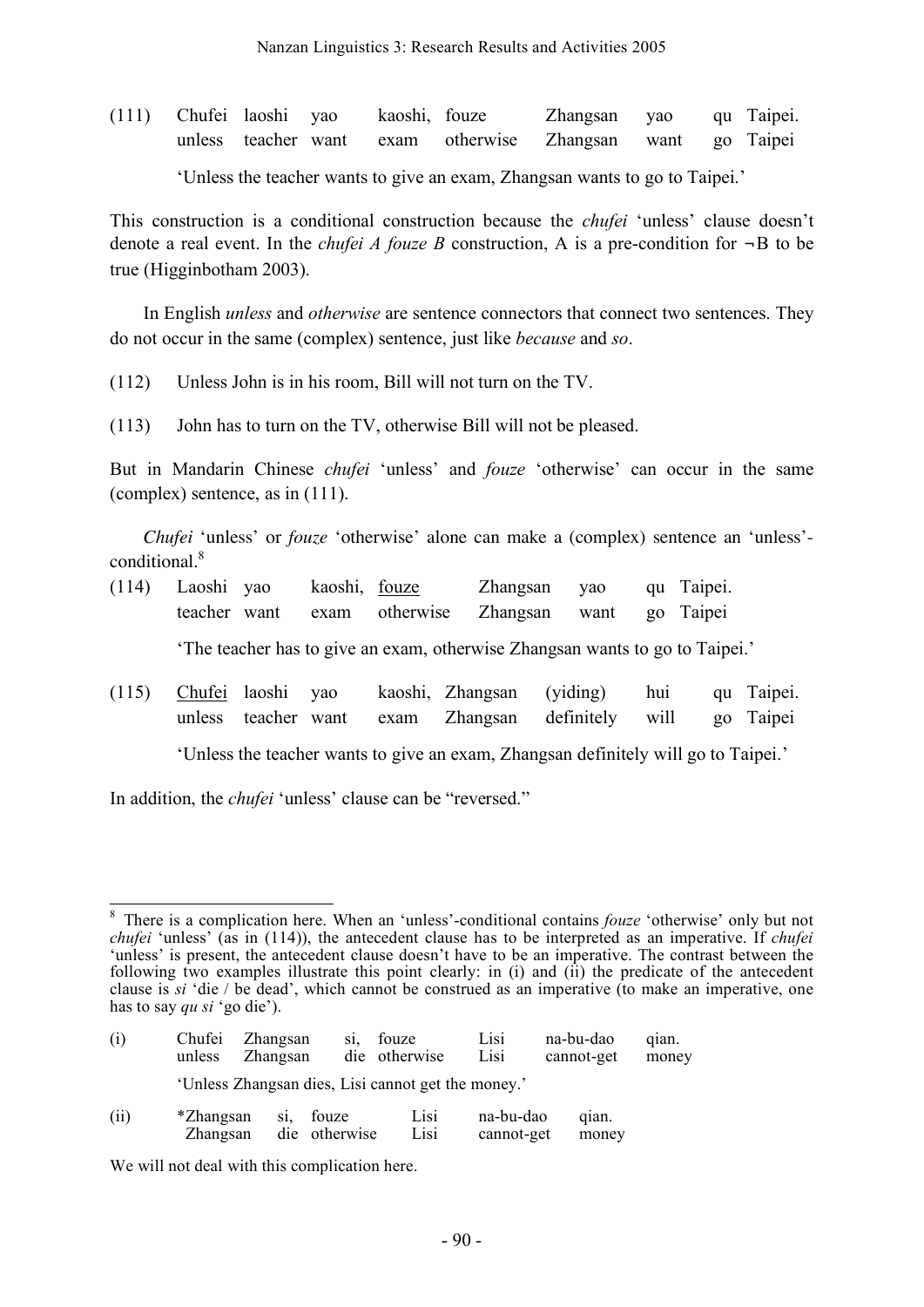(116) Zhangsan yao qu Taipei, chufei laoshi yao kaoshi. Zhangsan want go Taipei unless teacher want exam

'Zhangsan wants to go to Taipei, unless the teacher wants to give an exam.'

As expected, tests show that the 'unless'-conditional involves left adjunction. First we look at the test of the A-not-A operator. The left clause invariably resists taking the A-not-A operator, but the right clause can take it. This is the case with the *chufei A fouze B* construction:

| (117) | *Chufei laoshi yao-bu-yao |                                                         |               |                                                |      | kaoshi,    |             |                   |  |
|-------|---------------------------|---------------------------------------------------------|---------------|------------------------------------------------|------|------------|-------------|-------------------|--|
|       | unless                    | teacher want-not-want                                   |               |                                                | exam |            |             |                   |  |
|       | fouze                     |                                                         | Zhangsan      | yao                                            |      | qu Taipei? |             |                   |  |
|       | otherwise                 |                                                         | Zhangsan want |                                                |      | go Taipei  |             |                   |  |
| (118) | unless<br>fouze           | Chufei laoshi yao<br>teacher want<br>otherwise Zhangsan | Zhangsan      | kaoshi,<br>exam<br>yao-bu-yao<br>want-not-want |      |            | qu<br>$g_0$ | Taipei?<br>Taipei |  |
|       |                           |                                                         |               |                                                |      |            |             |                   |  |

'Unless the teacher wants to give an exam—does Zhangsan want to go to Taipei?'

This is also the case with the *B chufei A* construction:

(119) \*Zhangsan yao-bu-yao qu Taipei, Zhangsan want-not-want go Taipei chufei laoshi yao kaoshi? unless teacher want exam

(120) Zhangsan yao qu Taipei, Zhangsan want go Taipei chufei laoshi yao-bu-yao kaoshi? unless teacher want-not-want exam

'Zhangsan wants to go to Taipei, unless the teacher wants to give an exam—or not?'

The test of the CSC effect also indicates that these two constructions have an adjunction structure.

|                               |  |  |                 | (121) Naben shu, wo tingshuo [chufei Zhangsan mai-le e |  |
|-------------------------------|--|--|-----------------|--------------------------------------------------------|--|
| that                          |  |  |                 | book I heard unless Zhangsan buy-PERF                  |  |
| fouze Lisi                    |  |  | hui bu gaoxing. |                                                        |  |
| otherwise Lisi will not happy |  |  |                 |                                                        |  |

'That book, I heard that [unless Zhangsan buys [it], Lisi will not be pleased].'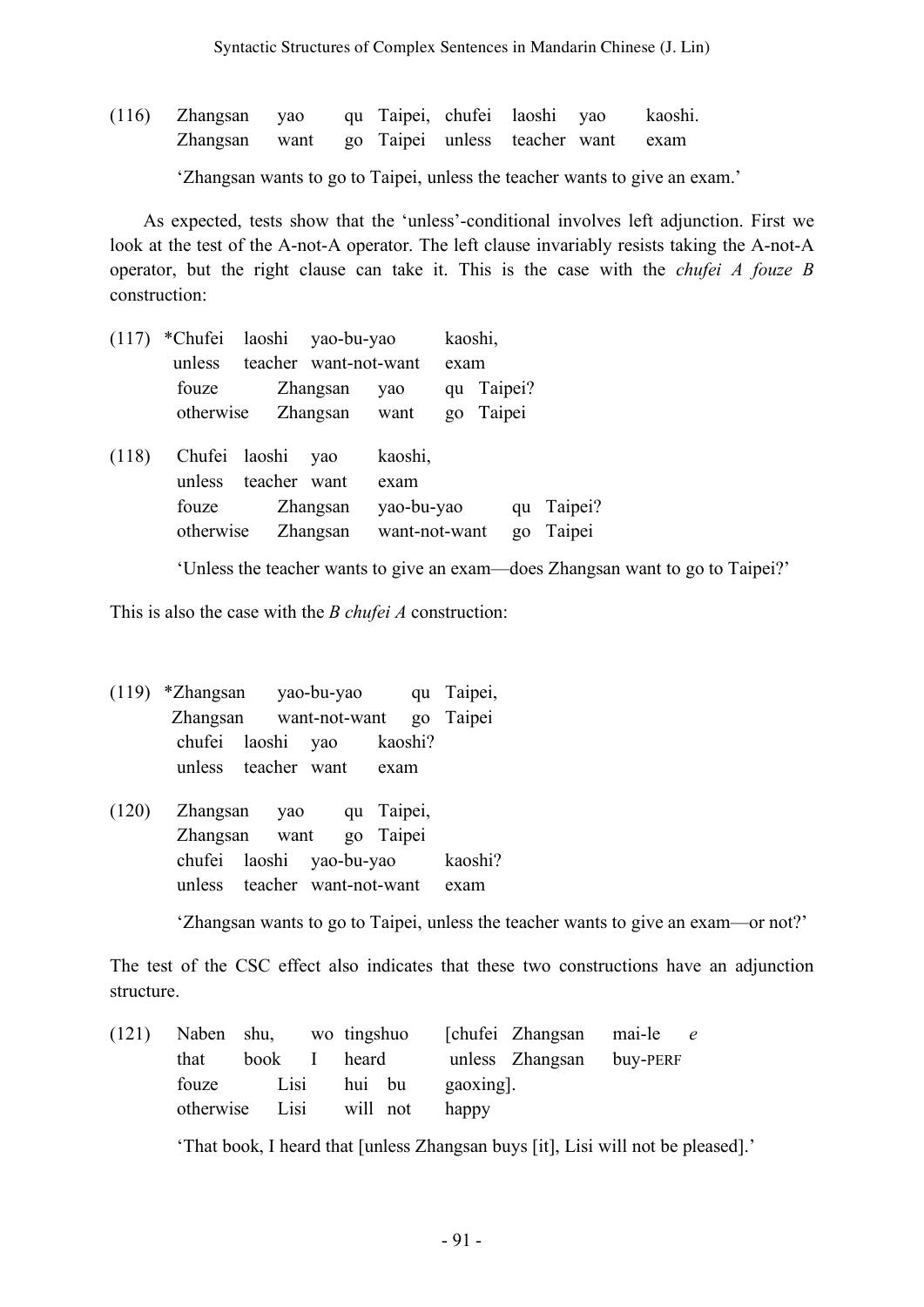|             |  | (122) Naben shu, wo tingshuo | [Zhangsan hui mai e, |  |  |
|-------------|--|------------------------------|----------------------|--|--|
|             |  | that book I heard            | Zhangsan will buy    |  |  |
|             |  | chufei Lisi bu gaoxing.      |                      |  |  |
| unless Lisi |  | not happy                    |                      |  |  |
|             |  |                              |                      |  |  |

'That book, I heard that [Zhangsan will buy [it], unless Lisi is not pleased].'

Now we examine the grammatical categories of *chufei* 'unless' and *fouze* 'otherwise'. The above discussions suggest that the *chufei A fouze B* construction is quite parallel with the *yinwei A suoyi B* construction. But in fact there are important differences. For instance, *yinwei* 'because' can take a nominal as complement, but *chufei* 'unless' can only take a clause. Also, we notice that  $(123)$  is an acceptable sentence, but  $(124)$  is not (cf.  $(77)$  in section 4.2).

- (123) Zhangsan chufei xian fu qian, fouze Lisi na-bu-dao shu. Zhangsan unless first pay money otherwise Lisi cannot-get book 'Unless Zhangsan pays the money first, Lisi will not get the book.'
- (124) \*Zhangsan yinwei xian fu qian, suoyi Lisi na-bu-dao shu. Zhangsan because first pay money so Lisi cannot-get book 'Because Zhangsan pays the money first, Lisi cannot get the book.'

(124) is unacceptable because when the *yinwei*-expression occurs between a subject and a predicate, it is in fact adjoined to the subject and the predicate of the main clause, and this renders *Lisi* in (124) an unlicensed subject (see the discussion in section 4.2). But in (123) the appearance of *Lisi* is acceptable. This indicates that the *chufei*-expression in (123) doesn't adjoin to a position between the subject and the predicate of the main clause. Thus *Zhangsan* in (123), most likely, is a topicalized element out of the *chufei* 'unless' clause, with no direct bearing on the internal makeup of the *fouze* 'otherwise' clause.

We suggest that both *chufei* 'unless' and *fouze* 'otherwise' are complementizers. They introduce a clause and license an adjunct clause. We therefore propose the following analyses for the 'unless'-conditional in Mandarin Chinese.

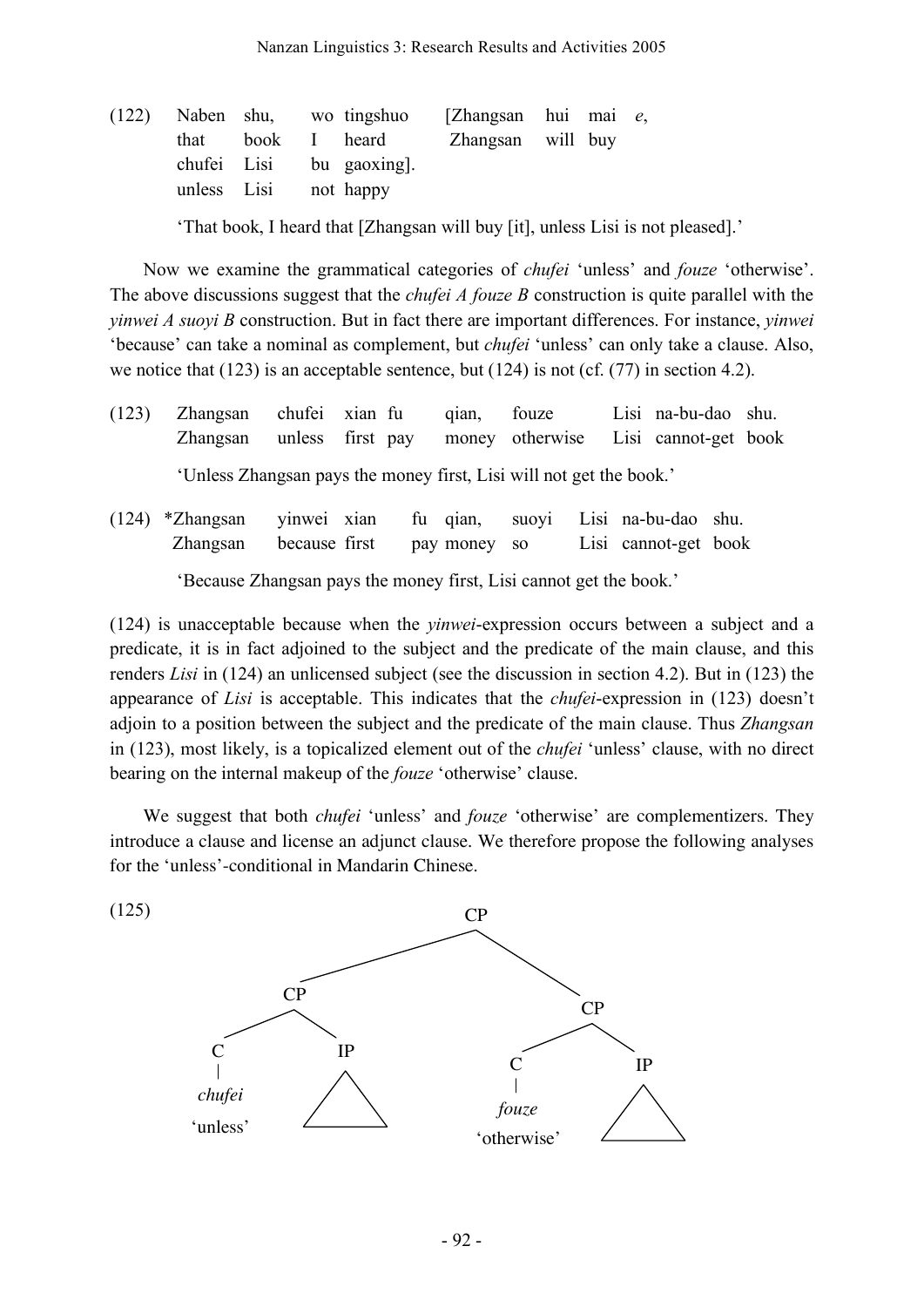

#### **7. Concluding Remarks**

(127)

In this paper we examined a number of complex sentences in Mandarin Chinese, and showed that they are predominantly of the left adjunction structure. Interesting theoretical questions follow from this discovery. In the beginning of this paper we showed that in Mandarin Chinese, an adverbial clause can only occur to the left of the main clause; inversion is by and large disfavored (see (3) and (4)). Now we can formulate a tentative hypothesis to account for this phenomenon. If the complex sentences in Mandarin Chinese are generally of the left adjunction structure, it is natural that "inversion" is not permitted, since the raising of the main clause will result in a presumably ungrammatical structure, as demonstrated in the following diagrams:



Now the resulting structure would be in such a situation that the adverbial clause YP is adjoined to a maximal projection whose substantial content is gone. Presumably this is not a good structure. An adverbial needs licensing from certain head; if the head is gone, it is doubtful that the licensing would still remain in force.

This is only be part of the story, however. Remember that some complex sentences in Mandarin Chinese permit "inversion," for instance the alternation between the *yinwei A suoyi B* ('becaue A so B') construction and the *B yinwei A* ('B because A') construction. We showed that these "inversions" do not involve syntactic movement. These alternations can be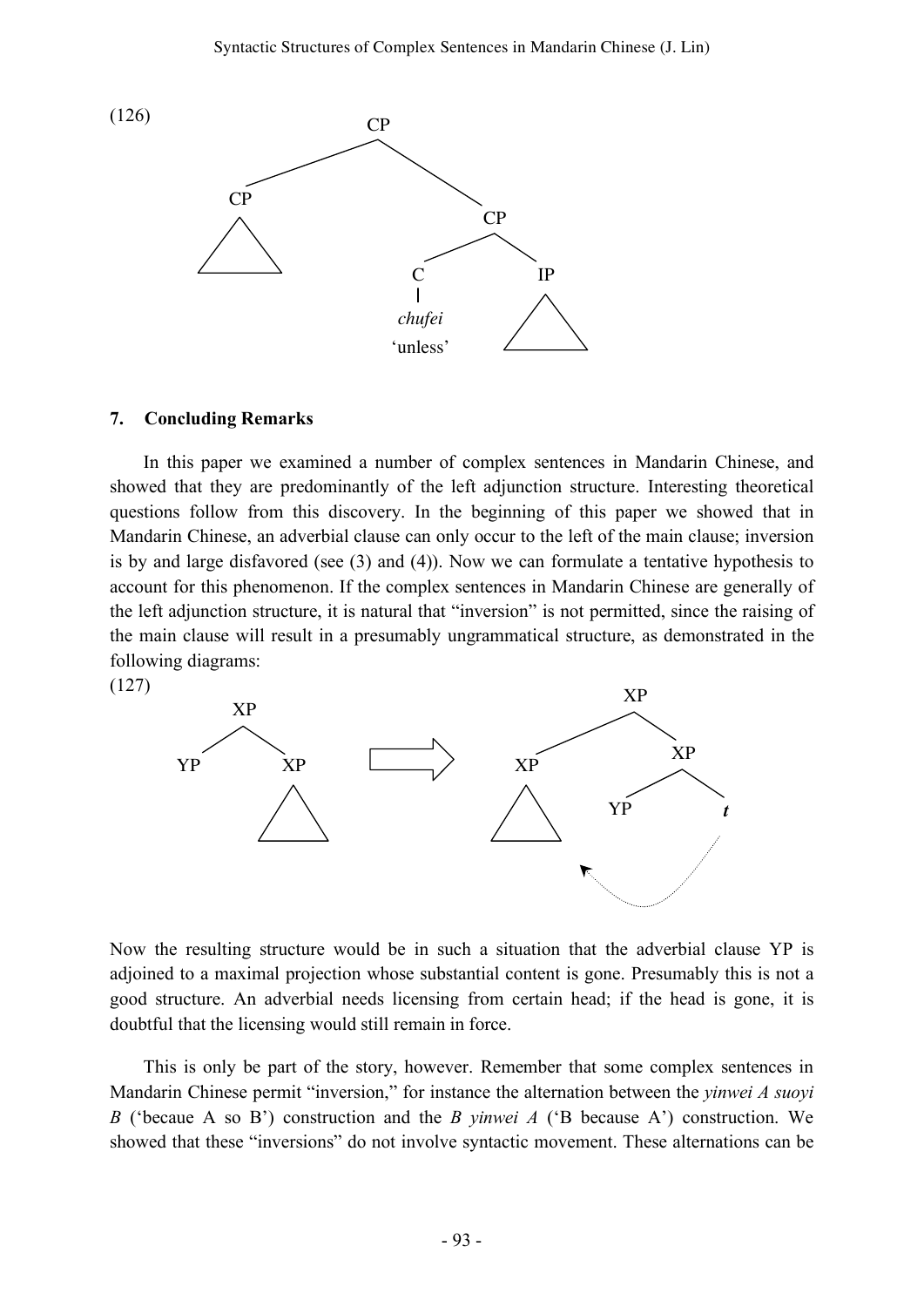derived in part from the fact that those "sentence connectors" such as *yinwei* 'because', are not real sentence connectors; they are just added to the clauses as extra material, so to speak. The "inversion" constructions have their own ways of merger and structure building. However, why is right adjunction not an option? For example, why doesn't the *yinwei* 'because' clause simply adjoin from the right in the *B yinwei A* construction, on a par with the *yinwei A suoyi B* construction, in which it adjoins from the left? This question reminds one of an intriguing phenomenon that Tai (1985) points out: a locative expression in Mandarin Chinese is construed as an locative adverbial in the pre-verbal position but is construed as a complement-like goal expression in the post-verbal position:

- (128) Zhansagn zai chuang-shang tiao. Zhangsan at bed-on jump 'Zhangsan was jumping in the bed.'
- (129) Zhangsan tiao zai chuang-shang. Zhangsan jump at bed-on

'Zhangsan jumped into the bed.'

It has long been observed that adverbials do not occur in post-verbal position in Chinese sentences (see, for example, Tang 1990, 2001 and references cited therein). Why can't the locative expression *zai chuang-shang* 'in the bed' remains an adverbial in (129)? It looks as if some kind of "configurational" or "topographic" requirement imposes itself upon the Mandarin Chinese sentences, which mandates that all elements following the main verb of the sentence be merged lower than the main verb as complement. Such requirement—if it exists—seems to be responsible for the left adjunction of the clauses in Chinese complex sentences.

Of course we don't need to make it so mysterious. One simple way to look at the question is to suppose that Kayne's (1994) Linear Correspondence Axiom (LCA) is at work in mandarin Chinese in a transparent way. The merger of elements in the Chinese phrase structure has to be this way so as to result in successful linearization. See Moro (2000) for the claim that linearization can be a substantial force that helps to shape the structure of a sentence.

But the problem now shifts to English. English permits "inversion" of adverbial clause (see (1) and (2)). One possibility is to adopt the Kanyean approach (see in particular Cinque (1999)) and assume that an adverbial clause is hosted by certain functional projection FP as specifier. When inversion applies, the complement of FP adjoins to this FP, which the head F remain unmoved. This idea is illustrated in the following diagrams.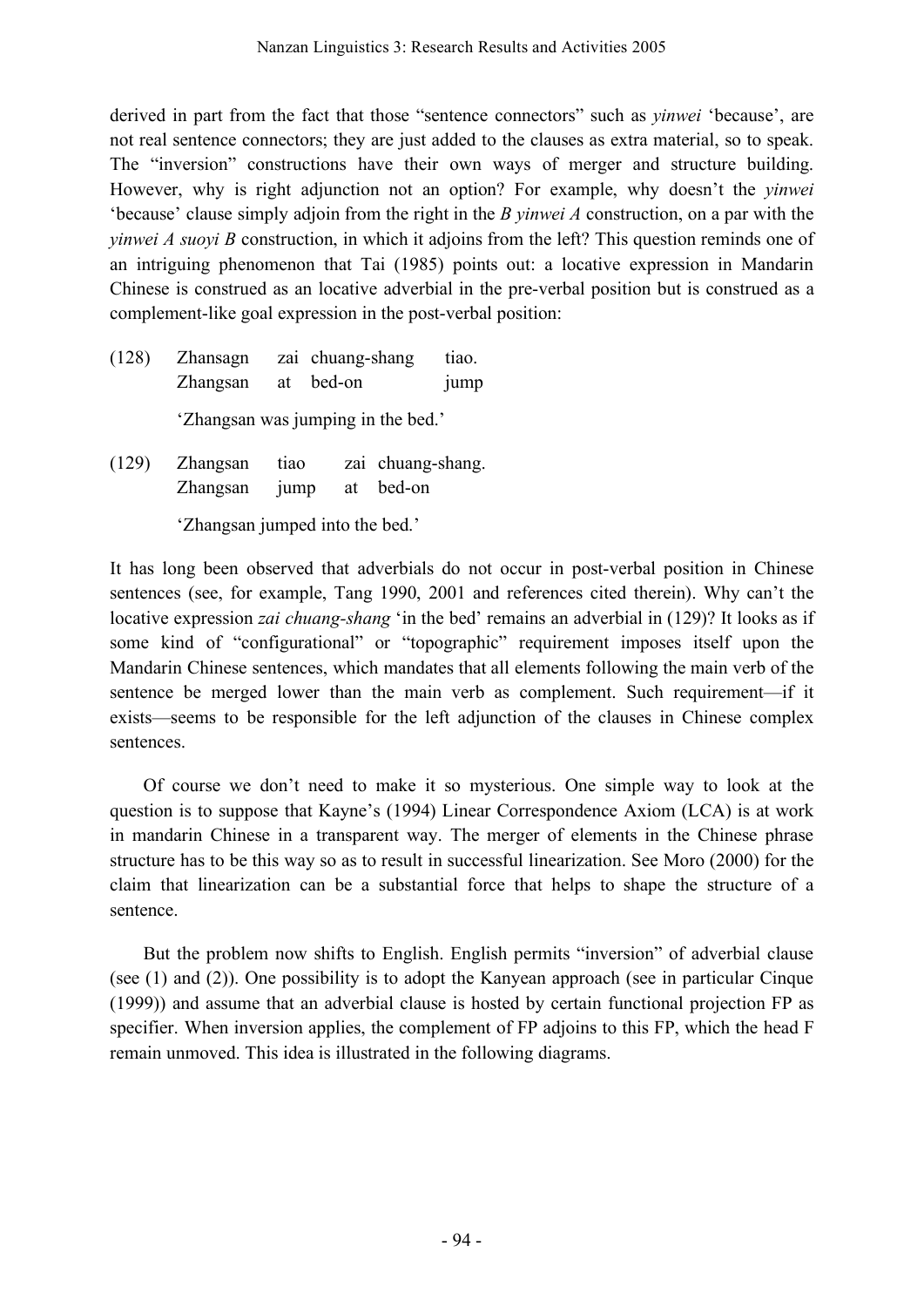

If this idea is feasible, then the difference between Mandarin Chinese, on the one hand, and English, on the other, boils down to the difference between pure adjunction and the function of FP. (See Tang (2001) for a claim similar to this.) But again, problems do not stop here. Some researchers have argued that certain adverbial clauses in English, such as the conditional clause, is based-generated to the right of the main clause (see, for example, Iatridou (1994), Haegeman (2003), and Higginbotham (2003) for details and references). Haegeman (2003), in particular, proposes that the English conditional *John will buy the book if he finds it* should be analyzed as in (131) (adapted from (22a) of Haegeman (2003)), in which the conditional clause adjoins to *vP* (cf. Nissenbaum 2000).



Now, when the *if*-clause raises, there is no problem; it simply adjoins to IP/CP. But when it stays within the *v*P, it will cause problems with linearization, since it is a right-adjunct. Considering this difficulty, we tentative suggest the following derivation on the basis of (131).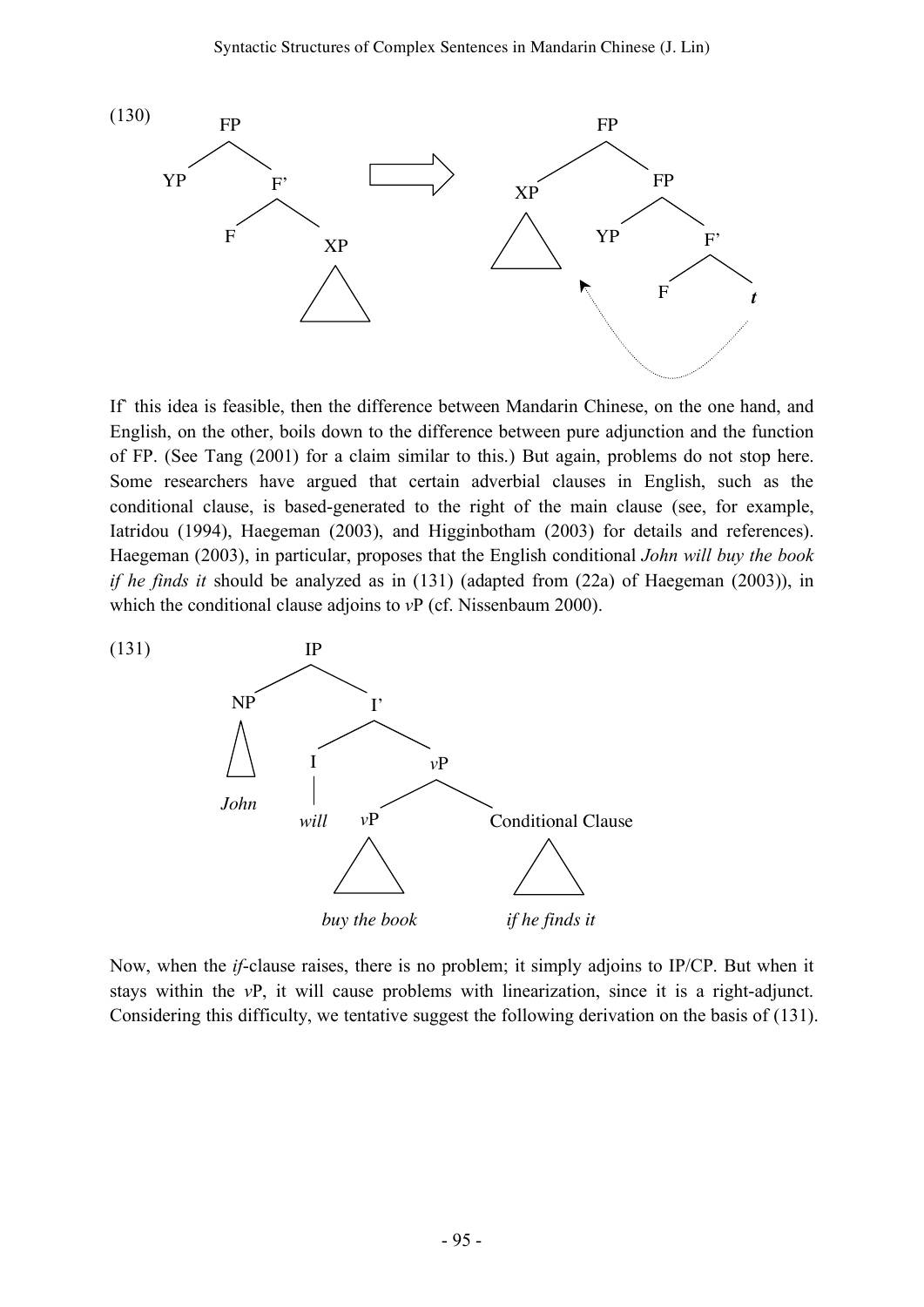

Since the elements of a phrase structure are unordered in core computation, we assume that (131) is the right underlying structure, with the understanding that the conditional clause and the *v*P are unrodered. To meet linearization, however, something must be done: the *v*P raises up and adjoins to itself, crossing the conditional clause. (We need to assume that if raising doesn't take place, the intervention of the conditional clause between the modal *will* and the *v*P will somehow result in ungrammaticality. The nature of such ungrammaticality remains unclear to us, though.) Now the *v*P is hierarchically higher than the conditional clause; the correct word order is derived.

This analysis has the following features. The raising of the *v*P to adjoin to itself is a minimal movement. It doesn't go any higher. Thus we assume that this movement meets the general requirement of least effort in grammatical derivation. This movement is motivated by the need for successful linearization (cf. Moro 2000); therefore it is not an arbitrary action. The resulting structure in (132) still maintains the essential characters of the different constituents: the conditional clause is still an adjunct—and a syntactic island for that matter and the *v*P is a complement prior to the raising. Look at the following examples:

(133) What will John buy *t* if he finds a supermarket?

(134) \*Which supermarket will John buy bottle waters if he finds *t*?

The ungrammaticality of (134) can be readily accounted for. As to (133), one could suppose that the *wh*-word *what* has been moved away when the *v*P undergoes raising—a case of remnant movement.